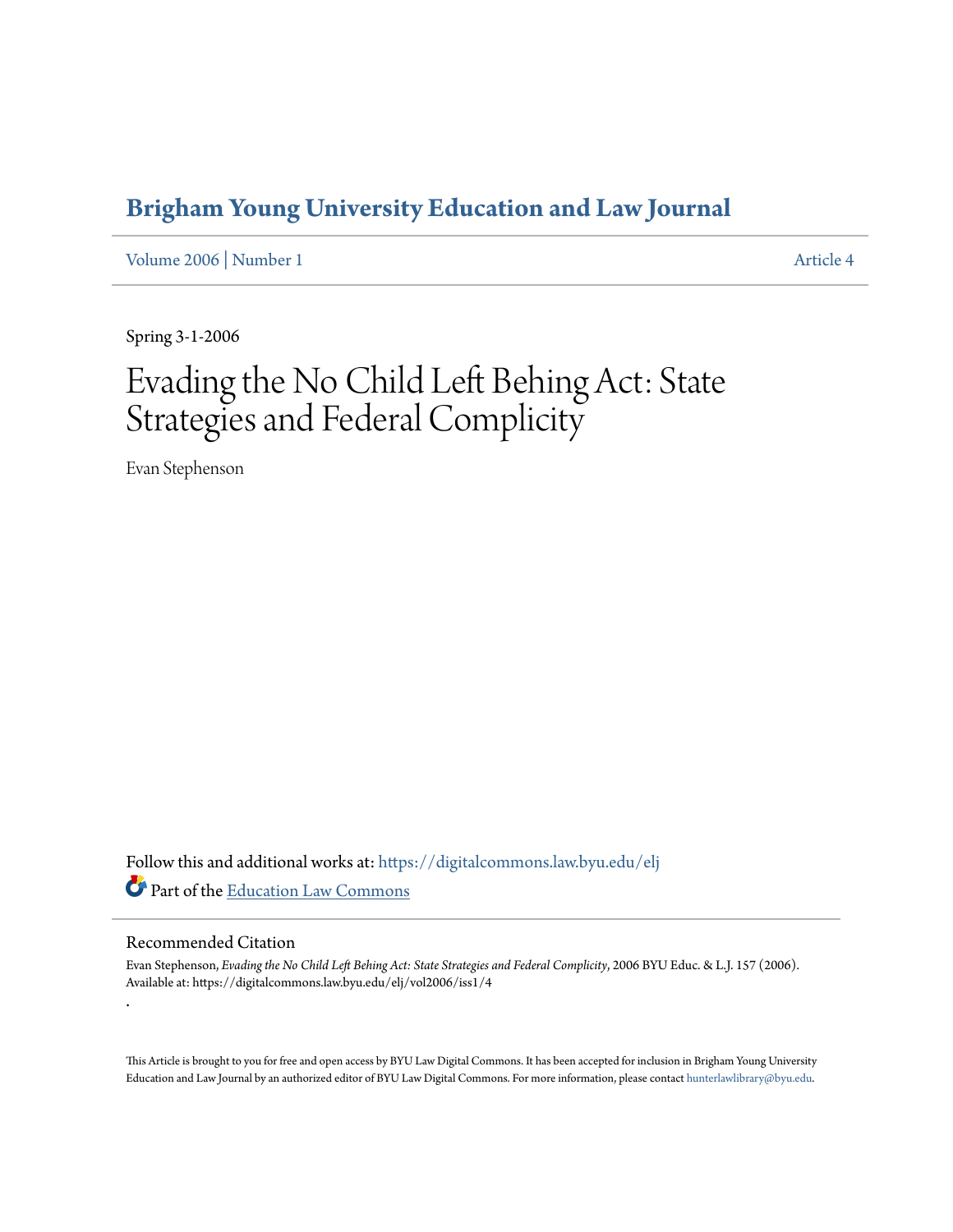### EVADING THE No CHILD LEFT BEHIND AcT: STATE STRATEGIES AND FEDERAL COMPLICITY

#### *Evan Stephenson* •

#### **INTRODUCTION**

The U.S. Department of Education (Education Department) has the legal duty to implement the three-part vision of the No Child Left Behind Act (NCLB or the Act).<sup>1</sup> Under NCLB, all public school students must progress toward 100 percent proficiency in math and reading within a twelve-year period ending in 2014.<sup>2</sup> Student proficiency is to be determined by uniform statewide tests.<sup>3</sup> These tests must be "challenging," meaning that they align with state educational standards.<sup>5</sup> Second, NCLB requires that student test improvement must progress evenly over time.  $6 \text{ }^{\circ}$  Third and finally, NCLB ensures that disadvantaged students may not be left behind under the Act's accountability mandates.<sup>7</sup> In this respect, racial and ethnic minorities, limited English speakers, the poor, and disabled students must progress as the overall general students. To ensure that these student subgroups

<sup>&#</sup>x27; Law Clerk, Hon. John M. Rogers, United States Court of Appeals for the Sixth Circuit, 2005-06. J.D., Univ. of Va., 2005. I would like to thank Terri Schwartzbeck, Jared Jacobs, Jeff Bennion, Tristen Stephenson, Brent Olson, Ed Stephenson, Jared Berg, Yvonne Stephenson, and Professor Charles J. Goetz for their insightful comments. Thank you also to Professor Jim Ryan, who oversaw and inspired this piece.

I. 20 U.S.C. §§ 6301-7941 (Supp. 2002); *see Chevron, U.S.A. Inc. v. Nat. Res. Def Council, Inc.,* 467 U.S. 837, 842 (1984) ("If the intent of Congress is clear, that is the end of the matter; for the court, as well as the agency, must give effect to the unambiguously expressed intent of Congress.").

<sup>2.</sup> *See* 20 U.S.C. § 6311(b)(1)(A)–(B) (requiring that all students be included in the state accountability system); *id.* at§ 6311(b)(I)(F), (b)(I)(G)(iv), (b)(3)(A). *See also* Rod Paige, *Key Policy Letters Signed by the Education Secretary or Deputy Secretary,* http://www.ed.gov/policy/elsec/guid/ secletter/020724.html (July 24, 2002).

<sup>3. 20</sup> U.S.C. § 63ll(b)(3)(A), (C).

<sup>4.</sup> *!d.* at§§ 6301, 6311(b)(I)(A).

<sup>5.</sup> *ld.* at § 6311(b)(1)(D)(ii).

<sup>6.</sup> *ld.* at  $\S$  6311(b)(2)(H)(i) (providing that intermediate goals for meeting NCLB's requirements shall "increase in equal increments over the period covered by the State's timeline").

<sup>7.</sup> *ld.* at § 6311(b)(2)(C)(v)(l), (II)(aa)–(dd); 34 C.F.R. § 200.13.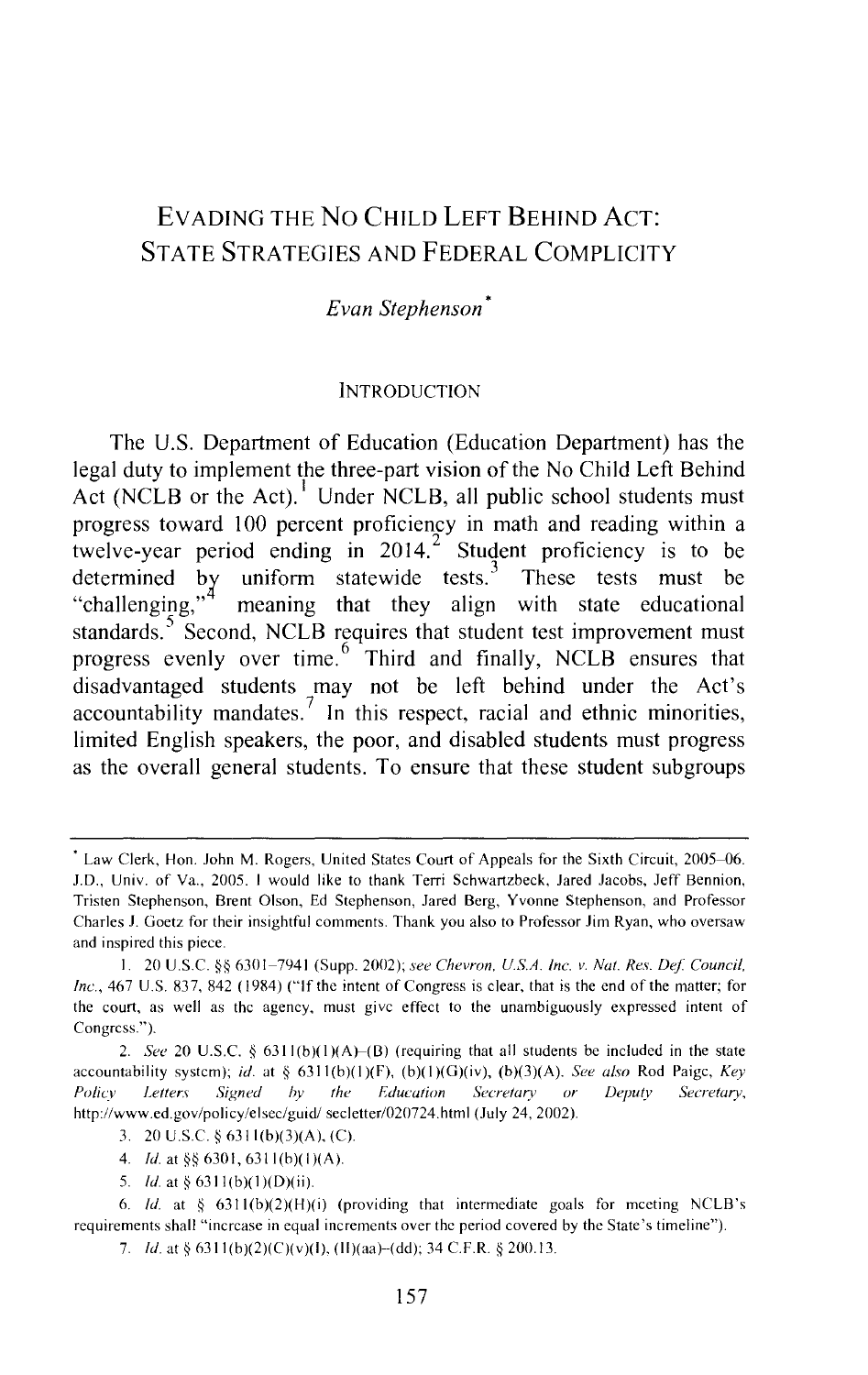$\mathbb{R}$ keep pace, states must track their subgroups' test results separately.

Notwithstanding its duty to implement this three-part vision, the Education Department has approved three devices that can each be used to evade a part of the Act's aims. These devices allow states to inflate their student proficiency statistics, thereby minimizing the likelihood of falling subject to the Act's harsh sanctions for inadequate test performance. <sup>9</sup> Furthermore, these devices lessen states' incentives to accomplish the same ends by allowing them to use the (more harmful) proficiency alternative of lowering educational standards.<sup>10</sup><br>The first device allows states to evade NCLB's vision of evenly

The first device allows states to evade NCLB s vision of evenly distributed progress over time by "backloading" their planned student proficiency gains.<sup>11</sup> This device, or Balloon Schedule, named for its similarity to "balloon mortgage" repayment schedules in which payments swell (i.e., balloon) in the later years,<sup>12</sup> allows a state to schedule the majority of student proficiency gains for the second half of NCLB's twelve-year timeline.<sup>13</sup> For example, Wyoming, Georgia, and thirteen other states have scheduled two-thirds of all student proficiency gains in the last four years of the twelve-year timeline.<sup>14</sup> Seven other states have scheduled the majority of such gains for the latter half of the timeline.<sup>15</sup>

The second device can be used by states to evade NCLB's mechanism for watching over disadvantaged subgroups. The Education Department permits states to exclude selected schools' subgroups from their statistical reports by electing to raise the minimum number of students that must belong to a subgroup in each school before it is tracked for accountability purposes (referred to below as *selection of minimum subgroup sizes*).<sup>16</sup> For instance, Missouri's minimum subgroup size for racial and ethnic minorities is thirty.<sup>17</sup> Thus, a Missouri school

strategy. *See U.S.* Dept. Educ., *infra* n. 56 (noting that "Alaska and a number of other states,  $\frac{1}{2}$  strategy, bee 0.5, Dept. Lutter,  $\frac{1}{2}$   $\frac{1}{2}$  and  $\frac{1}{2}$   $\frac{1}{2}$  and  $\frac{1}{2}$  and  $\frac{1}{2}$  and  $\frac{1}{2}$  and  $\frac{1}{2}$  and  $\frac{1}{2}$  and  $\frac{1}{2}$  and  $\frac{1}{2}$  and  $\frac{1}{2}$  and  $\frac{1}{2}$  and  $\frac{$ 15. S~:~: *infra* tbl. I. timeline).<br>14. *See infra* tbl. 1 (derived from U.S. Dept. Educ., *Approved State Accountability Plans*,

http:// www.ed.gov/admins/lead/account/stateplans03/index.html (accessed Feb. 23, 2006)).

15. See infra tbl. 1.

<sup>8.</sup> *Id.* 

<sup>9.</sup> See infra sec. II.A-II.D.

 $\Omega$  is the in office local behavior. The designers of the designers of the departed the departed the departed the departed the departed the departement of the departement of the departed the departement of the departemen

scene." Chester E. Finn, Jr. & Frederick M. Hess, *On Leaving No Child Hehind,* 157 Pub. Interest 11. See infra sec. I.C. $-$ I.D.

<sup>12.</sup> A backloaded increase structure is "not unlike a balloon mortgage, leaving the heaviest lifting to those who will be in office long after the designers of that state's plan have departed the strategy. Says the who will be in order only after the designers of that state's plan have departed the scene. Chester E. Funt,  $\pi$ .  $\alpha$  Frederick M. Hess, *Oh Leaving No Chita Benina*, 157 Fub. interes 35, 43 (Fall 2004).<br>13. This definition is adapted from the Education Department's own description of the

<sup>16.</sup> See infra see, I.F.I.

<sup>17.</sup> D. Kent King, Missouri Consolidated State Application Accountability Workbook 28,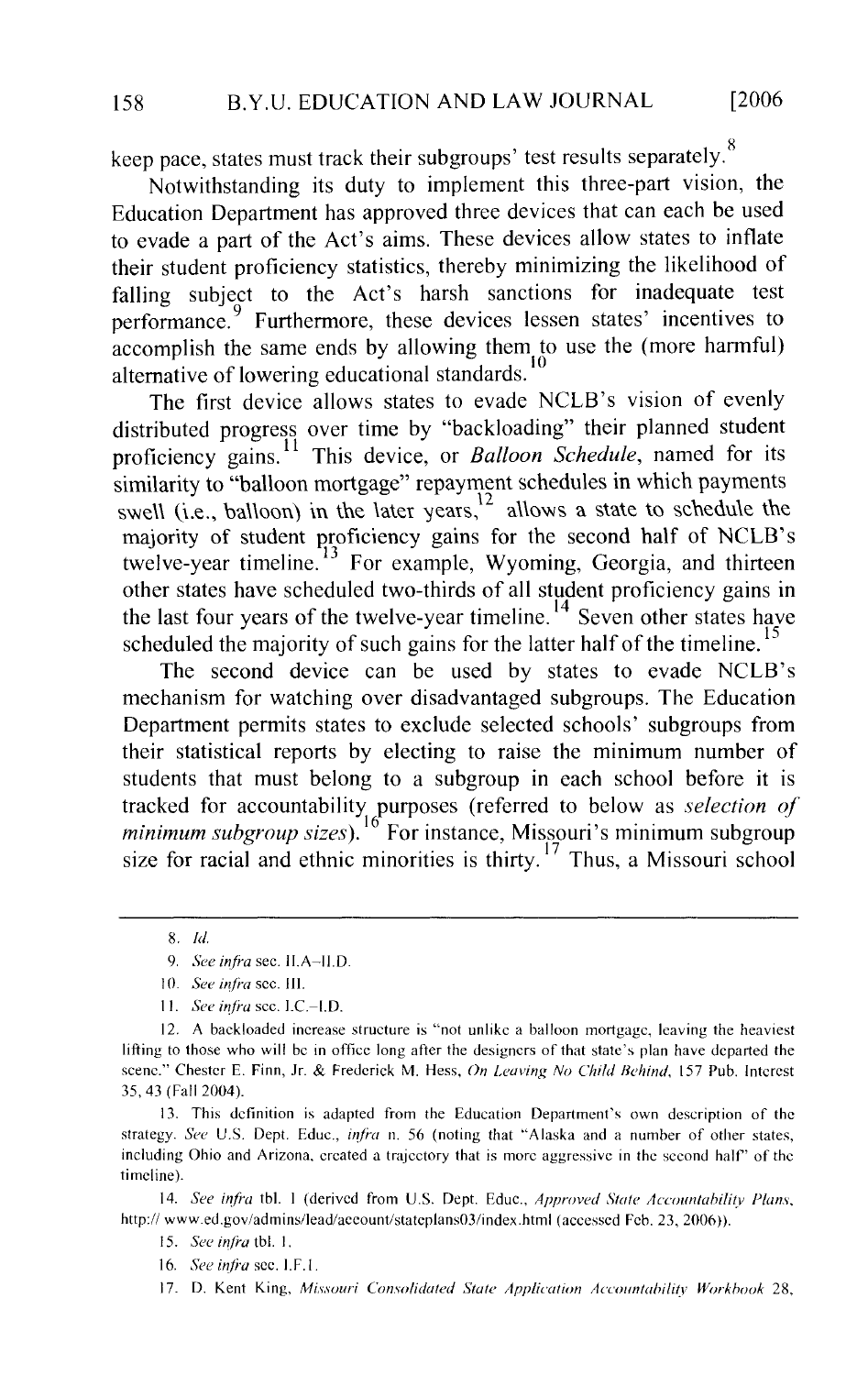with twenty-nine or fewer minority students will not be required to separately account for these students' test performance. Under some circumstances, perhaps that choice could be justifiable. Suppose, hypothetically, that Missouri wanted to strategically exclude certain special education subgroups from its statistical accountability reports. Missouri could do so by merely raising the minimum subgroup size for disabled students high enough that few schools would have enough disabled students to trigger separate reporting. For whatever reasons, Missouri *has* set a relatively high minimum subgroup size of fifty for the disabled. 18

The third and final device allows states to avoid the Act's chief aim of 100 percent proficiency.<sup>19</sup> States can escape the 100 percent proficiency goal by calculating their statistics using *confidence intervals.* <sup>20</sup> A confidence interval is a statistical device that defines a "margin of error."<sup>21</sup> Schools may be considered NCLB-compliant when they reach state proficiency goals *minus the margin of error.*  22 Hypothetically, if a state's proficiency goal is 100 percent and its margin of error is eight percent, the state's schools may be considered compliant if they reach only ninety-two percent student proficiency. With such cushioning of their statistics, schools may never have to reach 100 percent proficiency, or any goal leading there.

This article examines the possible motives of states and the federal government in crafting these devices, their legality, and their probable effects on educational standards. Ultimately, this article furnishes evidence that pressure from NCLB to rapidly achieve 100 percent student proficiency encourages states to lower their educational standards, and that the Balloon Schedule, selection of minimum subgroup sizes, and confidence intervals have the benefit of releasing states from some of this pressure that was arguably intended by the Act.

Part I offers background on NCLB and its goals, and examines in detail three devices that states have used to evade the Act, with particular emphasis on the Balloon Schedule. Part II shows that states have adopted these devices to minimize their schools' exposure to NCLB's harsh sanctions for inadequate test performance. Part II further argues that the Education Department has approved the use of these devices in part to save the Act from its own unrealistic requirements and probably also as a

- 21. *!d.*
- 22. *!d.*

http:// www.cd.gov/admins/lead/account/stateplans03/mocsa.pdf (updated July 5, 2005).

<sup>18.</sup> /d.

<sup>19.</sup> *See infra* sec. I.F.2.

<sup>20.</sup> *!d.*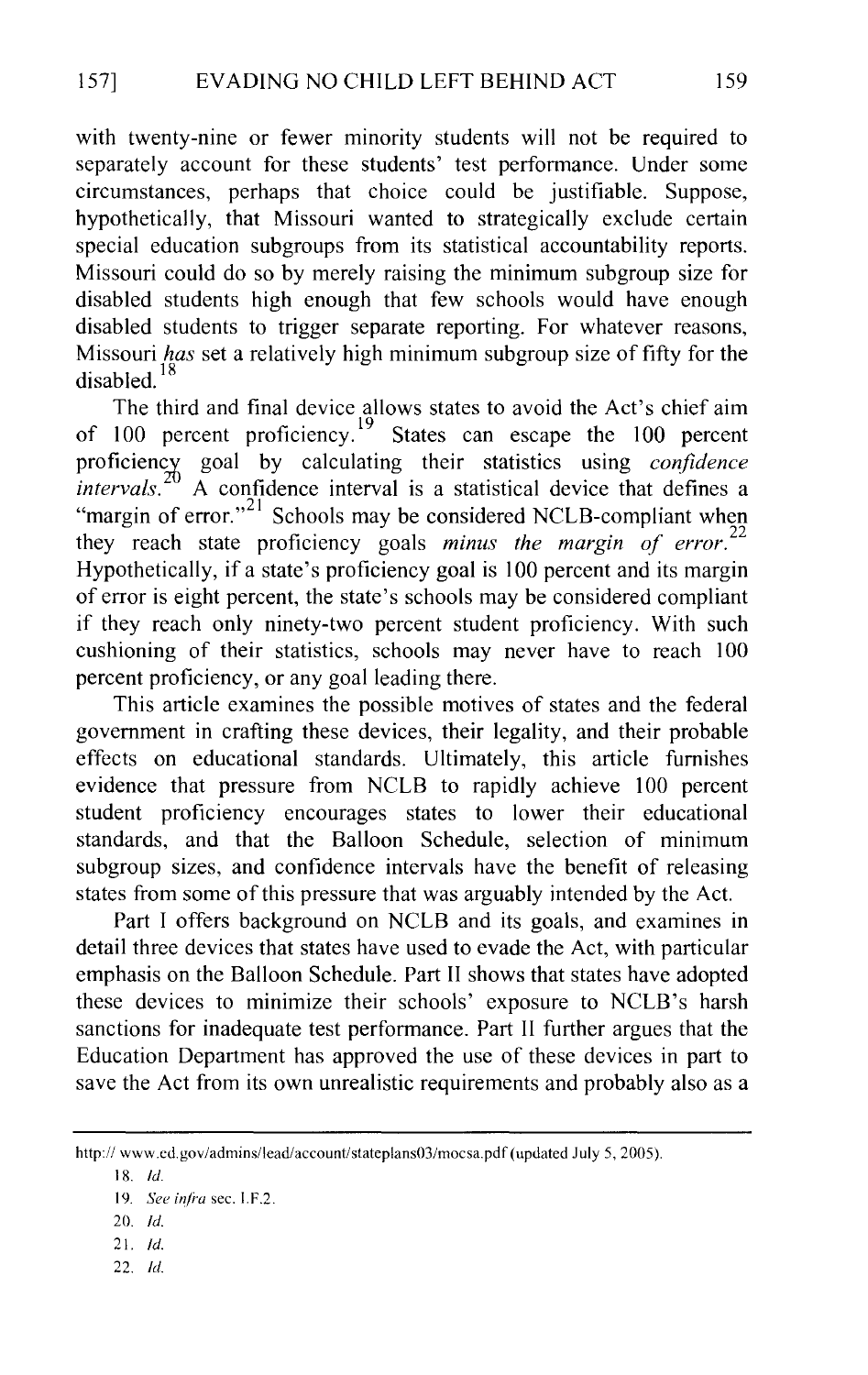means of preventing NCLB from being considered a failure. Part III demonstrates that the Balloon Schedule, selection of minimum subgroup sizes, and the use of confidence intervals, though at odds with NCLB's vision, reduce the pressure on states to define proficiency down by I. Calculational standards. To this extent, these  $\alpha$ DEFINITIONS AND ILLUSTRATIONS.

#### **L. THE BALLOON SCHEDULE AND OTHER DEVICES: DEFINITIONS AND ILLUSTRATIONS**

#### A. NCLB's Timeline for 100 Percent Student Proficiency in Math and Reading

 $\frac{1}{2000}$   $\frac{1}{2000}$   $\frac{1}{2000}$   $\frac{1}{2000}$   $\frac{1}{2000}$   $\frac{1}{2000}$   $\frac{1}{2000}$   $\frac{1}{2000}$   $\frac{1}{2000}$   $\frac{1}{2000}$   $\frac{1}{2000}$   $\frac{1}{2000}$   $\frac{1}{2000}$   $\frac{1}{2000}$   $\frac{1}{2000}$   $\frac{1}{2000}$   $\frac{1}{2000}$  In January 2002, President George W. Bush announced that as a result of the newly-passed No Child Left Behind Act of 2001,<sup>23</sup><br>"America's schools will be on a new path of reform, and a new path of results. $v<sup>24</sup>$  These new results are supposed to include an increase in the level of student academic achievement and elimination of the "achievement gap" between children of various backgrounds.<sup>25</sup> In crafting NCLB, lawmakers assumed that every child could score proficiently on tests<sup>26</sup> and that a key to student success is setting high  $expectations.<sup>27</sup>$ 

2003) (available at http://www.educationncxt.org/20034/pdf/62.pdf).

<sup>23. 20</sup> U.S.C. § § 6301-7941.

<sup>24.</sup> Andrew Rudalevige, The Politics of No Child Left Behind, 3 Educ. Next 62, 63 (Fall 2003) (available at http://www.educationncxt.org/20034/pdf/62.pdf).

<sup>25.</sup> See 20 U.S.C. § 6301 (Statement of Purpose); 34 C.F.R. § 200.13(a)(1)–(2) (emphasizing the necessity of meeting academic standards and closing the achievement gap); Alex Duran, *Factors* to Consider When Evaluating School Accountability Results, 34 J.L. & Educ. 73, 74 (2005); James E. Ryan, The Perverse Incentives of the No Child Left Behind Act, 79 N.Y.U. L. Rev. 932, 932  $c_1$  and  $c_2$  are high, America's children will rise to meet them.  $c_1$  rise to meet them.  $c_2$  to meet them.  $c_3$  and  $c_4$  are to meet them.

<sup>26.</sup> See George W. Bush, The Essential Work of Democracy, 86 Phi Delta Kappan 114 (Oct. 2004) ("These reforms were entitled No Child Left Behind (NCLB) to reflect my belief that every child can learn. When expectations are high, America's children will rise to meet them."); George W. Bush, Speech, *Remarks to the National Urban League Conference* (Dct., Mich., July 23, 2004), in 40 Wkly. Comp. Pres. Docs. 1365 (July 26, 2004) ("The philosophy of the No Child Left Behind Act says every child can learn. [W]e expect every child to learn and we expect you to show us whether or not every child is learning."); Michael Dobbs, Former Math Teacher Recalculates No *Child Left Behind Initiative*, Wash. Post A19 (Mar. 16, 2004) (quoting Assistant Education Secretary *Raymond Simon saying the "only thing that is inflexible about [NCLB] is the idea that every child is* capable of learning").

<sup>27.</sup> See Bush, *The Essential Work of Democracy*, supra n. 26; Gcorge W. Bush, Speech, Remarks by the President in "Ask President Bush" Event (Fond Du Lac, Wis., July 14, 2004), in White House Press Releases and Documents (available at 2004 WLNR 2541352) [hereinafter Bush, Remarks]; Jay Matthews, To Educators, "No Child Goals Out of Reach" Wash. Post A12 (Sept. 16, 2003) (quoting former U.S. Education Secretary Rod R. Paige).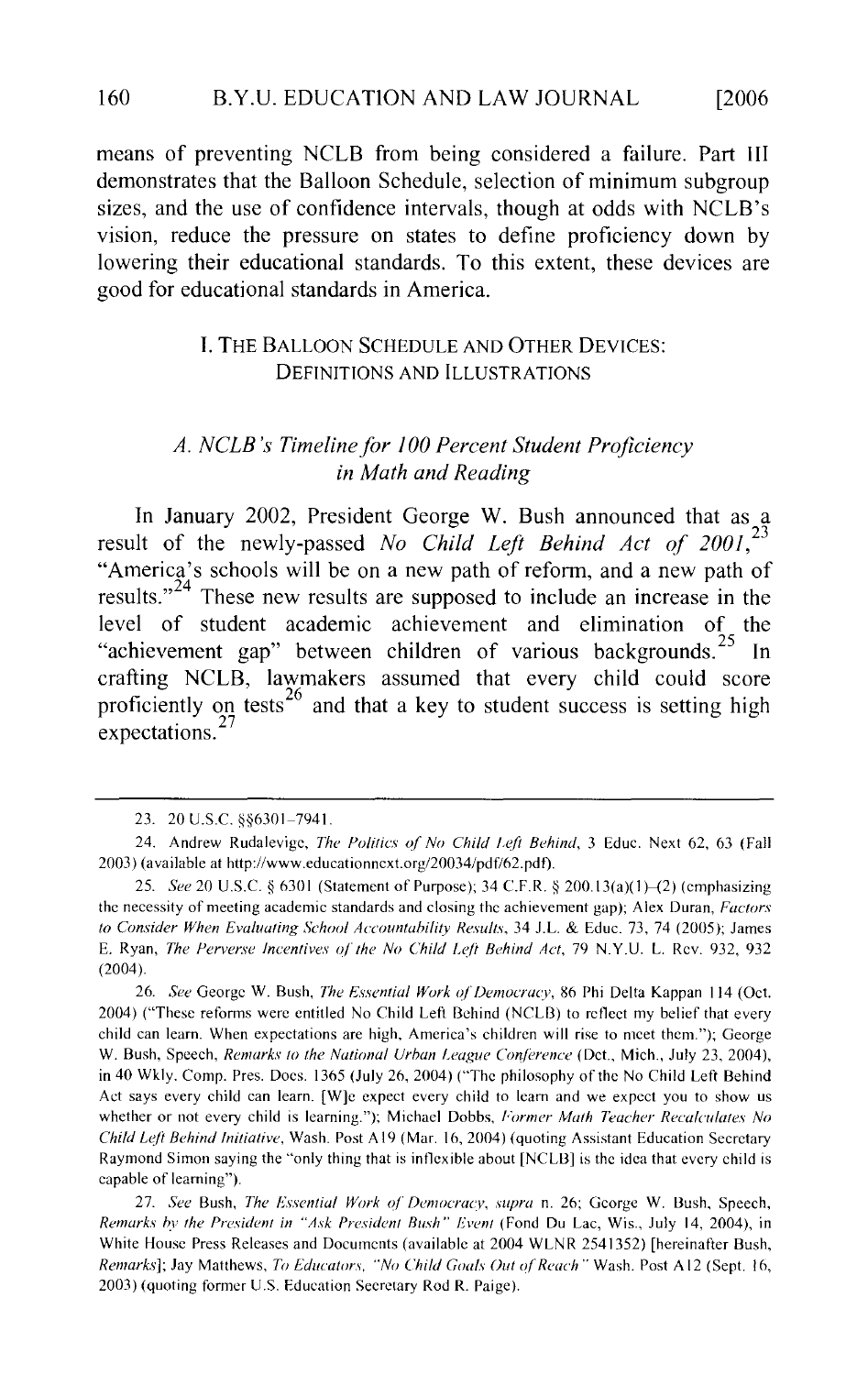NCLB ambitiously orders states to ensure that all students in affected schools test proficiently (with proficiency defined by each state) in math and reading within twelve years or by the school year ending in  $2014$ <sup>28</sup> Accordingly, every state has submitted an accountability workbook to the Education Department, delineating a schedule of the state's student proficiency goals for specific years.<sup>29</sup> The Department has provisionally approved all of these workbooks.<sup>30</sup>

NCLB requires states to set one annual measurable objective (AMO) applicable to each school, consisting of a percentage of students who must test proficiently.<sup>31</sup> AMOs are a component of adequate yearly progress (A YP), a phrase signifying whether a school meets all of NCLB's annual student improvement requirements.<sup>32</sup> For example, Virginia's plan requires seventy percent (the AMO) of its middle school students to test proficiently in reading on state tests in 2005, 2006, and 2007.<sup>33</sup> Seventy percent is thus a Virginia AMO for those years. If, hypothetically, only sixty-nine percent of students in a Virginia middle school test proficiently in 2007, then that school would fail to achieve this AMO and would also fail to make A YP for that year.

The AMO must also be *independently* achieved by the following four student subgroups in each school: the economically disadvantaged, limited English proficiency speakers, "major" racial or ethnic minorities, and the disabled.<sup>34</sup> If a school as a whole or *any* of its subgroups fails to achieve the AMO, the whole school fails to make  $AYP$  that year.<sup>35</sup>

32. *See* 20 U.S.C. § 6311(b)(2)(B)-(C) (setting forth the definition of "adequate yearly progress"); 34 C.F.R. § 200.14.

35. 20 U.S.C. § 63ll(b)(2)(C). This is true unless the Act's safe harbor provision applies, which is unimportant for this discussion. *See* 20 U.S.C. § 6311(b)(2)(I)(i) (safe harbor provision).

<sup>28. 20</sup> U.S.C. §  $6311(b)(1)(A)$ -(B) (requiring that all students be included in the state accountability system); *ld.* at  $\S$  6311(b)(1)(F), (b)(1)(G)(iv), (b)(3)(A).

<sup>29.</sup> *See infra* n. 50 and accompanying text.

<sup>30.</sup> The Education Department provisionally approved all 50 state plans, including those laying out the Balloon Schedule. *See* U.S. Dept. of Educ., *Press Releases: President Bush, Secretary Paige Celebrate Approval of Every State Accountability Plan under No Child Left Behind,* http:// www.ed.gov/news/prcssrelcases/2003/06/06102003.html (June 10, 2003); William J. Erpenbach et al., Statewide Educational Accountability under No Child Left Behind 3 (Council of Chief St. Sch. Officers 2003) (available at http://www.ccsso.org/publications/details.cfm?PublicationiD=215; *select* Download Free PDF(s) now) (observing that all the states' plans have been provisionally approved).

<sup>31.</sup> NCLB commands states to establish "statewide annual measurable objectives" towards total proficiency by 2014. 20 U.S.C.  $\S$  6311(b)(2)(G). These must be the "same for all schools and local education agencies in the state." 20 U.S.C. § 6311(b)(2)(G)(ii). They also must consist of a "single minimum percentage of students" who must score proficiently. 20 U.S.C. § 63ll(b)(2)(G)(iii). *See also* 34 C.F.R. § 200.18.

<sup>33.</sup> *See inji·a* tbl. I.

<sup>34. 20</sup> U.S.C. *§* 63ll(b)(2)(C)(v)(l), (ll)(aa)-(dd); 34 C.F.R. § 200.13.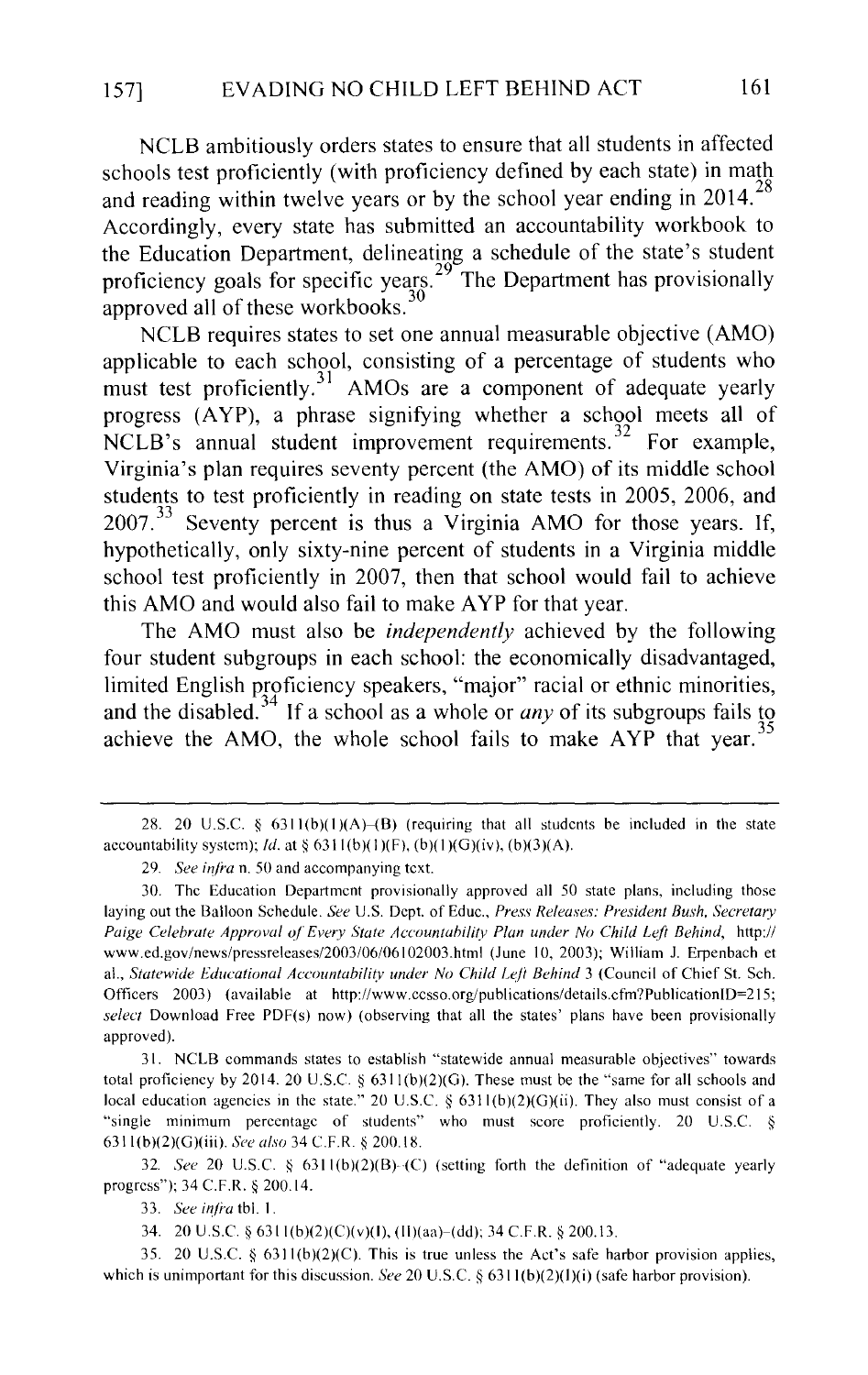school's special education (i.e., disabled) students test proficiently in Hypothetically, if in  $200/$  only sixty-nine percent of a Virginia middle school's special education (i.e., disabled) students test proficiently in reading, then that school would fail to make AYP for that year—even if every other student in the school scored proficiently.<sup>36</sup>

As guidance for setting AMOs, the Act requires states to choose a "starting point" based on either the proficiency rate of the state's lowest performing subgroup or the proficiency rate of the school ranked at the state's twentieth percentile in student proficiency.<sup>37</sup> The difference between the starting point and 100 percent comprises the total percentage. in student proficiency to be gained.<sup>38</sup> States must also determine the school years in which the percent proficient will *increase*.<sup>39</sup> Goals for increased proficiency are "intermediate goals."<sup>40</sup> NCLB mandates that "[e]ach State shall establish intermediate goals for meeting the requirements, including measurable objectives ... that shall increase in equal increments over the period covered by the State's timeline."<sup>41</sup> The Tirst such increase must occur no later than  $2003$ , with later increases delayed no longer tr proficiency by 2014.

#### B. "Continuous and Substantial" Student Progress Forbids the Balloon Schedule

MCLB requires student improvement to be evenly distributed over time. The Act and regulations repeatedly emphasize that student progress must be "*continuous and substantial*," reflecting Congress's intent that states' timelines distribute proficiency gains evenly and not backload them. The intermediate goals of Arkansas and South Carolina for middle school reading are good examples of evenly scheduled proficiency

Kappan 389 (Jan. 2005) ("In North Carolina, more than 90'% of schools arc meeting the state growth

<sup>36.</sup> See e.g. Mark Goldberg, Test Mess 2: Are We Doing Better a Year Later?, 86 Phi Delta Kappan 389 (Jan. 2005) ("In North Carolina, more than 90% of schools are meeting the state growth goals, but only 47% of schools made AYP. Of those that failed, 283 missed the federal goal because one subgroup fell below its proficiency level.").

<sup>37.</sup> See 20 U.S.C. §  $6311(b)(2)(E)$  ("Each State, using data for the 2001-2002 school year, shall establish the starting point for measuring, under subparagraphs (G) and (H), the percentage of students meeting or exceeding the State's proficient level of academic achievement on the State assessments under paragraph (3) and pursuant to the timeline described in subparagraph (F)."). See also id. at  $\S 6311(b)(2)(E)(i)$ -(ii); 34 C.F.R.  $\S 200.16$ .

<sup>38.</sup> See supra nn. 32-37 and accompanying text.

<sup>39.</sup> See infra nn. 40-41, 46-47 and accompanying text.

<sup>40. 20</sup> U.S.C. § 6311(b)(2)(H).

<sup>41.</sup> *Id.* 

<sup>42.</sup> See id.

<sup>43.</sup> See 20 U.S.C. § 6311(b)(2)(C)(iii), (b)(2)(C)(v); 34 C.F.R. 200.13(b)(3).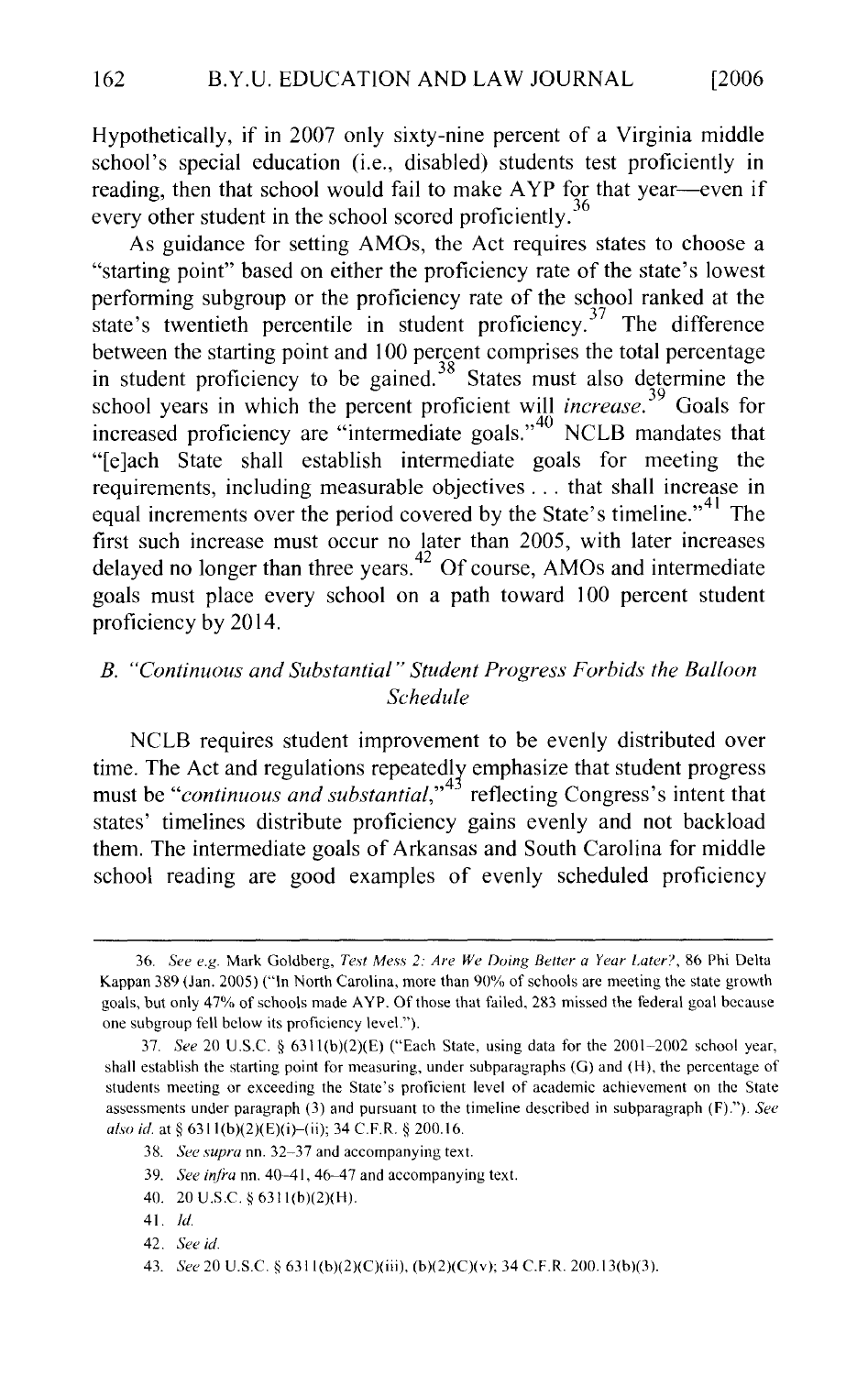44 growth.



Arkansas uses an annually increasing straight-line schedule, and South Carolina opts for tri-annually increasing stair-steps.<sup>45</sup> Both schedules have trend lines that share the same slope and both distribute gains evenly over the timeline's first and second halves.

To specifically forbid the Balloon Schedule, Congress included language in the Act that limits states' flexibility in setting intermediate goals. Although states may schedule such goals annually, bi-annually, or tri-annually,  $46$  such goals must facilitate progress "over the period covered by the State's timeline" in "equal increments."<sup>47</sup> One state's 2003 NCLB workbook acknowledges that this statutory language expresses Congress's intent to forbid backloading of proficiency increases: "The Congressional intention [in] using [the 'equal increments'] language was to *ensure that no State waited until near the*  end of the timeline and then expected enormous, unrealistic growth in the *last two or three years.* " 48 "Continuous and substantial" improvement facilitated by "equal" intermediate goals over the timeline, therefore, refers to even distribution of proficiency gains and prohibits the Balloon Schedule.

<sup>44.</sup> *Infra* tbl. I .

<sup>45.</sup> Arkansas and South Carolina have the same starting point (eighteen percent) for intermediate/middle school reading. *See infra* tbl. I.

<sup>46.</sup> *See* 20 U.S.C. § 6311(b)(2)(H).

<sup>47.</sup> *See* 20 U.S.C. § 6311(b)(2)(H)(i).

<sup>4</sup>g. *See* Ill. St. Bd. Educ., *Accountahilitv Workhook Originally Adopted in June 2003* 9, http:// www.ed.gov/admins/lcad/account/statcplans03/ilcsa.pdf(revised Aug. 23, 2005) (emphasis added).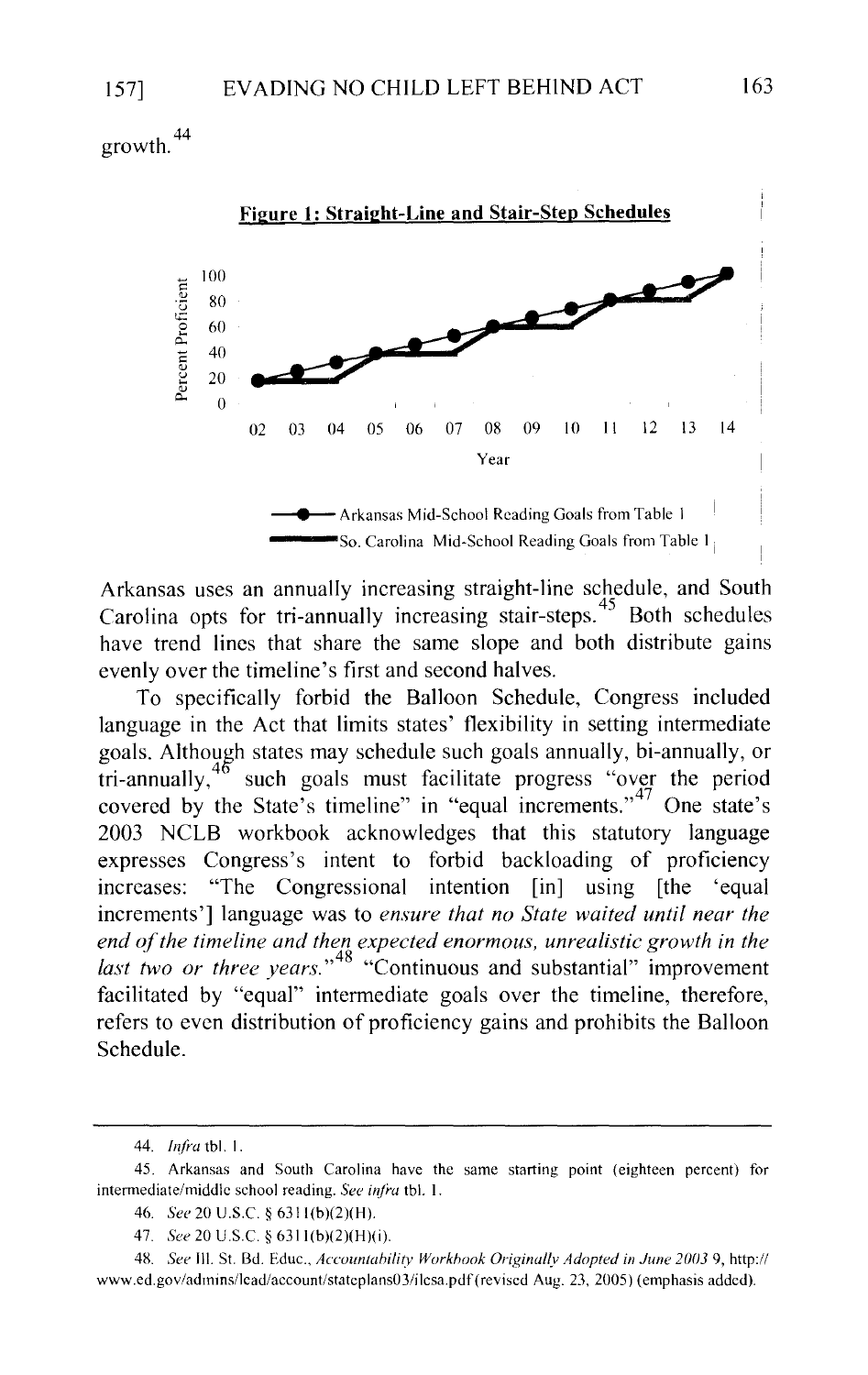#### C. Many States Have Adopted the Balloon Schedule  $\mathcal{L}$ many states have backloaded student proficiency increases.

Instead of evenly distributing their proficiency gains as required by the Act,  $49$  many states have backloaded student proficiency increases. Table 1 on the next page shows the states' AMOs and intermediate goals or intermediate/middle school reading, as contained in the states' 2003 ccountability workbooks.<sup>30</sup> Table 1 identifies, by italics, the many states that have arguably used the Balloon Schedule in their 2003 accountability workbooks. Five plans lacked sufficient AMO information for inclusion in the table. Of the forty-five remaining plans, twenty-two evidence the Balloon Schedule.

posted on the Education Department website. *See* U.S. Dept. Educ., *Approved State Accountability* 

*Plansier See supra sec. I.B.*<br> **Plans** 1 compiles data from the fifty states' 2003 approved accountability workbooks as posted on the Education Department website. See U.S. Dept. Educ., Approved State Accountability Plans, http://www.ed.gov/admins/lead/account/stateplans03/index.html (accessed Feb. 23, 2006).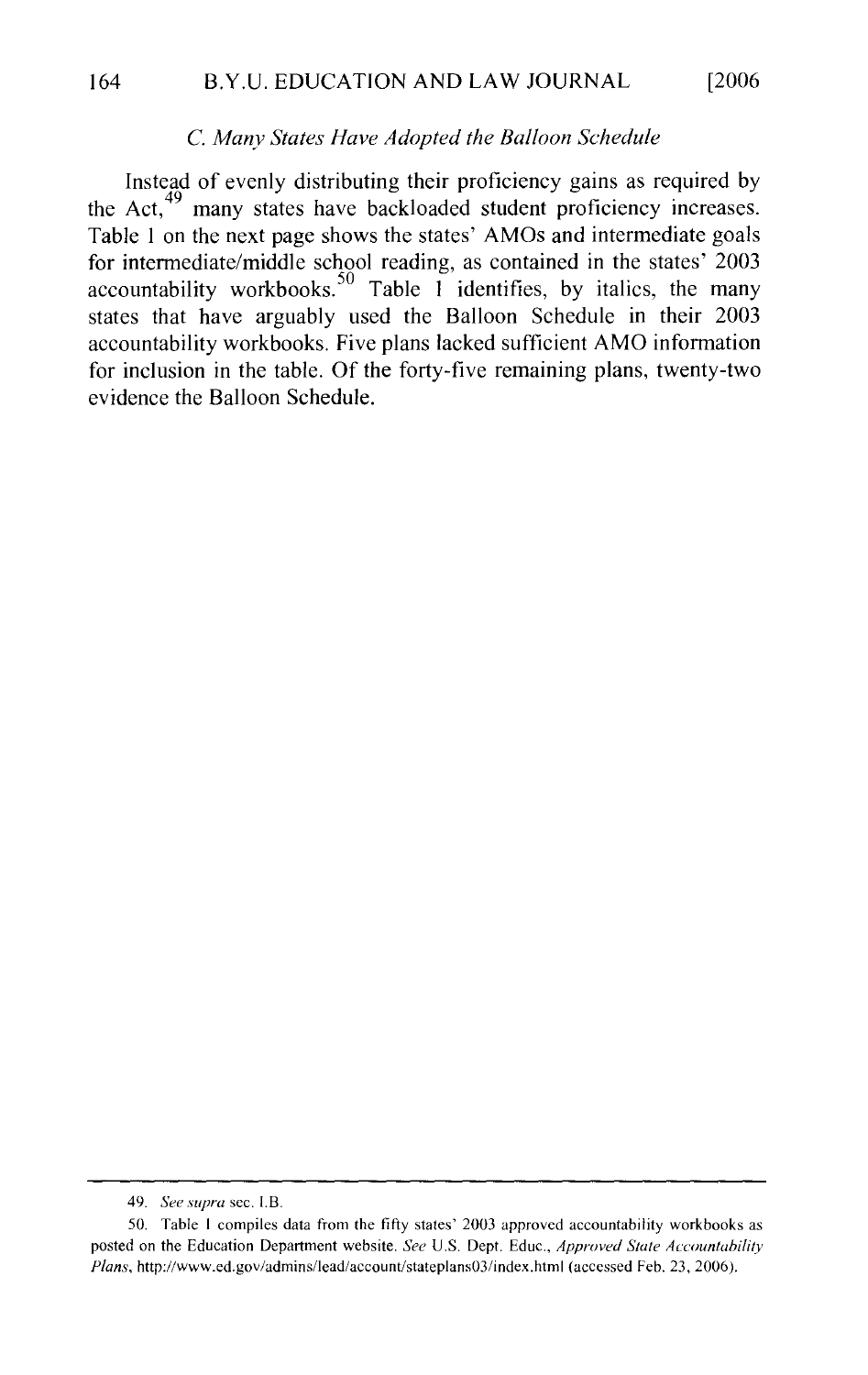| Table 1: 2003 State Accountability Workbooks                              |                                                                                                 |                          |      |                           |                        |             |    |                                 |                           |                   |                           |                                 |                    |             |  |
|---------------------------------------------------------------------------|-------------------------------------------------------------------------------------------------|--------------------------|------|---------------------------|------------------------|-------------|----|---------------------------------|---------------------------|-------------------|---------------------------|---------------------------------|--------------------|-------------|--|
| <b>Intermediate/Middle School Reading Proficiency Goals and Increases</b> |                                                                                                 |                          |      |                           |                        |             |    |                                 |                           |                   |                           |                                 |                    |             |  |
|                                                                           | Year, % Proficient                                                                              |                          |      |                           |                        |             |    |                                 |                           |                   |                           |                                 |                    |             |  |
|                                                                           |                                                                                                 |                          |      |                           |                        |             |    |                                 | 09                        |                   |                           |                                 |                    | 14          |  |
|                                                                           |                                                                                                 | 02-start<br>--           | 03 - | 04 05                     |                        | 06          | 07 | 08<br>$\boldsymbol{\mathsf{x}}$ |                           | 10<br>$\mathbf x$ | 11<br>X                   | 12<br>$\boldsymbol{\mathsf{x}}$ | -13<br>$\mathbf x$ | $\mathbf x$ |  |
| 1<br>$\overline{2}$                                                       | Alabama*                                                                                        | 64                       | 64   | 64                        | 70                     | x<br>70     | 70 | 76                              | 76                        | 76                | 82                        | 88                              | 94                 | 100         |  |
| 3                                                                         | Alaska<br>Arizona                                                                               | 31                       | 31   | 31                        | 43                     | 43          | 43 | 54                              | 54                        | 54                | 66                        | 77                              | 89                 | 100         |  |
| 4                                                                         | Arkansas                                                                                        | 18                       | 25   | 32                        | 39                     | 45          | 52 | 59                              | 66                        | 73                | 80                        | 86                              | 93                 | 100         |  |
| 5                                                                         | California                                                                                      | 14                       | 14   | 14                        | 24                     | 24          | 24 | 35                              | 46                        | 57                | 68                        | 78                              | 89                 | 100         |  |
| 6                                                                         | Colorado                                                                                        | 75                       | 75   | 75                        | 81                     | 81          | 81 | 87                              | 87                        | 87                | 94                        | 94                              | 94                 | 100         |  |
| 7                                                                         | Connecticut                                                                                     | 62                       | 62   | 62                        | 72                     | 72          | 72 | 81                              | 81                        | 81                | 91                        | 91                              | 91                 | 100         |  |
| 8                                                                         | Delaware*                                                                                       | $-$                      |      |                           | X                      |             | x  |                                 | $\mathbf{x}$              | $\mathbf{x}$      | $\mathbf x$               | x                               | x                  | x           |  |
| 9                                                                         | Florida                                                                                         | 31                       | 31   | 31                        | 48                     | 48          | 48 | 65                              | 65                        | 65                | 82                        | 82                              | 82                 | 100         |  |
| 10                                                                        | Georgia                                                                                         | NΑ                       | 60   | 60                        | 67                     | 67          | 67 | 73                              | 73                        | 73                | 80                        | 87                              | 93                 | 100         |  |
| $\mathbf{1}$                                                              | Hawaii                                                                                          | 30                       | 30   | 30                        | 44                     | 44          | 44 | 58                              | 58                        | 58                | 72                        | 72                              | 86                 | 100         |  |
| 12                                                                        | Idaho                                                                                           | Not Enough Information   |      |                           |                        |             |    |                                 |                           |                   |                           |                                 |                    |             |  |
| 13                                                                        | Illinois                                                                                        | 40                       | 40   | 40                        | 48                     | 48          | 55 | 63                              | 70                        | 78                | 85                        | 93                              | 93                 | 100         |  |
| 14                                                                        | Indiana*                                                                                        | $\overline{a}$           |      |                           | x                      |             |    | $\mathbf{x}$                    |                           |                   | $\mathbf{x}$              | $\mathbf x$                     | X                  | x           |  |
| 15                                                                        | Iowa                                                                                            | 61                       | 61   | 61                        | 68                     | 68          | 68 | 74                              | 74                        | 74                | 81                        | 87                              | 94                 | 100         |  |
| 16                                                                        | Kansas                                                                                          | 51                       | 51   | 51                        | 63                     | 63          | 63 | 76                              | $\overline{76}$           | 76                | 88                        | 88                              | 88                 | 100         |  |
| 17                                                                        | Kentucky                                                                                        | 46                       | 46   | 46                        | 51                     | 56          | 62 | 67                              | 73                        | 78                | 84                        | 89                              | 95                 | 100         |  |
| 18                                                                        | Louisiana                                                                                       | 9                        | 37   | 37                        | 47                     | 47          | 47 | 58                              | 58                        | 58                | 68                        | 79                              | 89                 | 100         |  |
| 19                                                                        | Maine                                                                                           | 35                       | 35   | 35                        | 42                     | 42          | 42 | 50                              | 58                        | 67                | 75                        | 83                              | 92                 | 100         |  |
| 20                                                                        | Maryland*                                                                                       | $-$                      |      |                           | $\mathbf x$            |             |    | $\boldsymbol{\mathsf{x}}$       |                           |                   | x                         |                                 |                    | x           |  |
| 21                                                                        | Mass.                                                                                           | 71                       | 71   | 76                        | 76                     | 81          | 81 | 85                              | 85                        | 90                | 90                        | 95                              | 95                 | 100         |  |
| $\overline{22}$                                                           | Michigan                                                                                        | 31                       | 31   | 31                        | 43                     | 43          | 43 | 54                              | 54                        | 54                | 66                        | 77                              | 89                 | 100         |  |
| 23                                                                        | Minnesota                                                                                       | 70                       | 70   | 70                        | 73                     | 76          | 79 | 82                              | 85                        | 88                | 91                        | 94                              | 97                 | 100         |  |
| 24                                                                        | Mississippi                                                                                     | 30                       | 30   | 30                        | 48                     | 48          | 48 | 65                              | 65                        | 65                | 83                        | 83                              | 83                 | 100         |  |
| 25                                                                        | Missouri                                                                                        | 18                       |      |                           | 39                     |             |    | 59                              |                           |                   | 80                        |                                 |                    | 100         |  |
| 26                                                                        | Montana                                                                                         |                          |      |                           | Not Enough Information |             |    |                                 |                           |                   |                           |                                 |                    |             |  |
| 27                                                                        | Nebraska                                                                                        | 61                       | 61   | 61                        | 71                     | 71          | 71 | 81                              | 81                        | 81                | 91                        | 91                              | 91                 | 100         |  |
| 28                                                                        | Nevada                                                                                          | 37                       | 37   | 37                        | 48                     | 48          | 48 | 58                              | 58                        | 69                | 69                        | 79                              | 90                 | 100         |  |
| 29                                                                        | New Hamp.                                                                                       | 60                       | 60   | 60                        | 70                     | 70          | 70 | 80                              | 80                        | 80                | 90                        | 90                              | 90                 | 100         |  |
| 30                                                                        | New Jersey                                                                                      | 58                       | 58   | 58                        | 66                     | 66          | 66 | 76                              | 76                        | 76                | 87                        | 87                              | 87                 | 100         |  |
| 31                                                                        | New Mexico*                                                                                     | $\overline{a}$           | X    | $\boldsymbol{\mathsf{x}}$ | X                      | $\mathbf x$ | X  | x                               | X                         | X                 | x                         | x                               | x                  | x           |  |
| 32                                                                        | New York*                                                                                       | --                       |      |                           | X                      | $\mathbf x$ | x  | X                               | $\boldsymbol{\mathsf{x}}$ | $\mathbf x$       | $\boldsymbol{\mathsf{x}}$ | X                               | X                  | X           |  |
| 33                                                                        | N. Carolina                                                                                     | 69                       | 69   | 69                        | 77                     | 77          | 77 | 84                              | 84                        | 84                | 92                        | 92                              | 92                 | 100         |  |
| 34                                                                        | N. Dakota                                                                                       | 61                       | 61   | 61                        | 71                     | 71          | 71 | 81                              | 81                        | 81                | 90                        | 90                              | 90                 | 100         |  |
| 35                                                                        | Ohio*                                                                                           |                          |      |                           | x                      |             |    | X                               |                           |                   | x                         | x                               | X                  | x           |  |
| 36                                                                        | Oklahoma                                                                                        |                          |      |                           | Not Enough Information |             |    |                                 |                           |                   |                           |                                 |                    |             |  |
| 37                                                                        | Oregon*                                                                                         | --                       |      |                           | x                      |             |    | X                               |                           |                   | x                         | X                               | x                  | x           |  |
| 38                                                                        | Pennsylvania                                                                                    | 45                       | 45   | 45                        | 54                     | 54          | 54 | 63                              | 63                        | 63                | 72                        | 81                              | 91                 | 100         |  |
| 39                                                                        | Rhode Island                                                                                    | 68                       | 68   | 68                        | 73                     | 73          | 73 | 79                              | 79                        | 79                | 84                        | 89                              | 95                 | 100         |  |
| 40                                                                        | S. Carolina                                                                                     | 18                       | 18   | 18                        | 38                     | 38          | 38 | 59                              | 59                        | 59                | 79                        | 79                              | 79                 | 100         |  |
| 41                                                                        | S. Dakota                                                                                       | 65                       | 65   | 65                        | 71                     | 71          | 71 | 77                              | $\overline{7}$            | 77                | 83                        | 88                              | 94                 | 100         |  |
| 42                                                                        | Tennessee                                                                                       |                          |      |                           | Not Enough Information |             |    |                                 |                           |                   |                           |                                 |                    |             |  |
| 43                                                                        | Texas                                                                                           | 47                       | 47   | 47                        | 54                     | 54          | 60 | 60                              | 67                        | 73.               | 80                        | 87                              | 93                 | 100         |  |
| 44                                                                        | Utah                                                                                            | 65                       | 65   | 65                        | 71                     | 71          | 77 | 77                              | 83                        | 83                | 89                        | 89                              | 95                 | 100         |  |
| 45                                                                        | Vermont*                                                                                        | $\overline{\phantom{a}}$ |      |                           | $\mathbf{x}$           |             |    | x                               |                           |                   | $\bar{\mathbf{x}}$        |                                 |                    | X           |  |
| 46                                                                        | Virginia                                                                                        | 61                       | 61   | 61                        | 70                     | 70          | 70 | 80                              | 80                        | 80                | 90                        | 90                              | 90                 | 100         |  |
| 47                                                                        | Washington                                                                                      | 30                       | 36   | 42                        | 48                     | 53          | 59 | 65                              | 71                        | 77                | 83                        | 88                              | 94                 | 100         |  |
| 48                                                                        | W. Virginia                                                                                     |                          |      |                           | Not Enough Information |             |    |                                 |                           |                   |                           |                                 |                    |             |  |
| 49                                                                        | Wisconsin                                                                                       | 61                       | 61   | 61                        | 68                     | 68          | 68 | 74                              | 74                        | 74                | 81                        | 87                              | 94                 | 100         |  |
| 50                                                                        | Wyoming                                                                                         | 35                       | 35   | 35                        | 45                     | 45          | 45 | 56                              | 56                        | 56                | 67                        | 78                              | 89                 | 100         |  |
|                                                                           | *This state initially designated the years for improvement (marked as "x") without exact goals. |                          |      |                           |                        |             |    |                                 |                           |                   |                           |                                 |                    |             |  |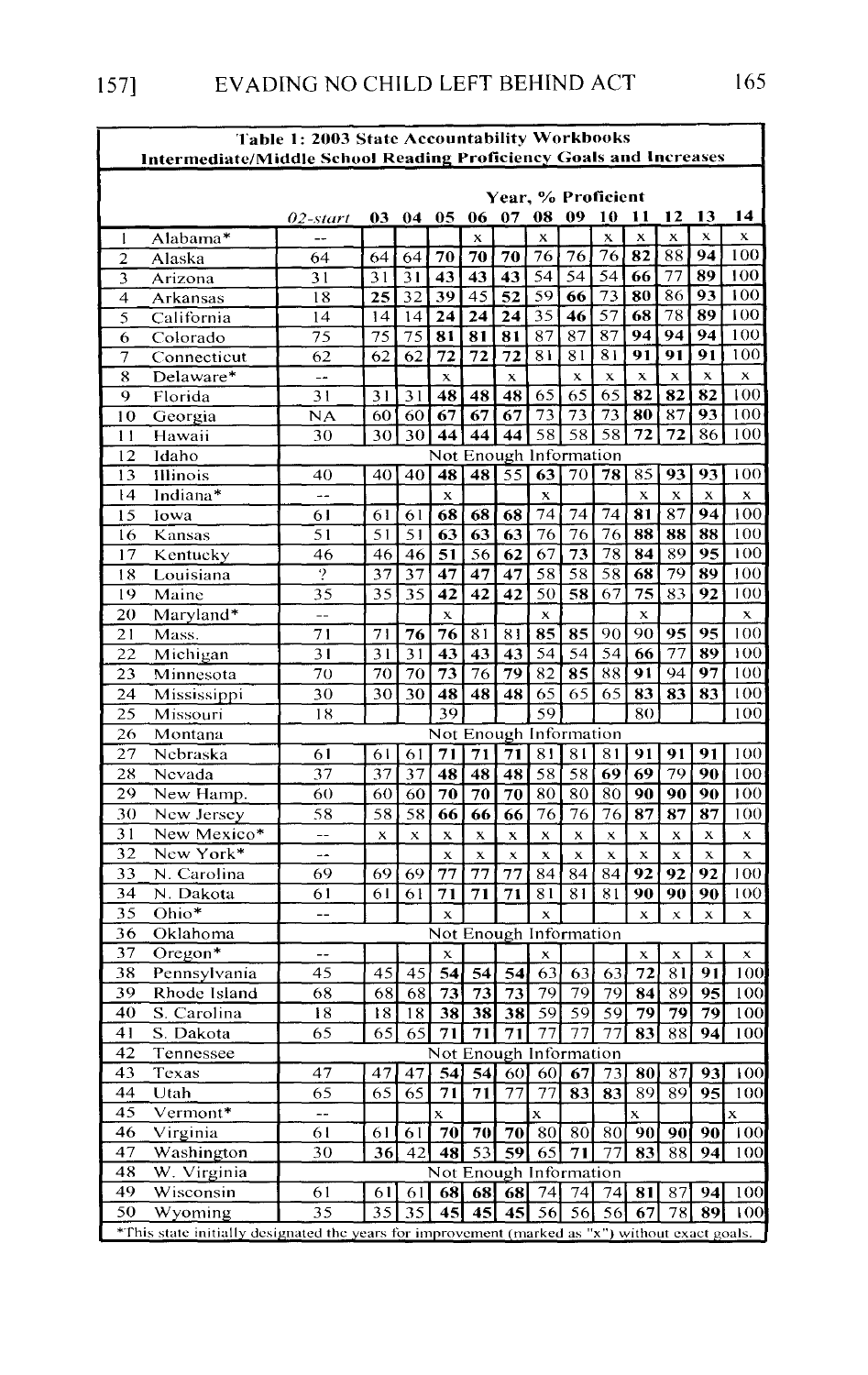For example, from  $2003$  to  $2008$ —the first half of the Act's timeline—Georgia expects its middle-school reading proficiency rate in each school to increase from sixty percent to seventy-three percent, a ach school to increase from start percent to seventy-three percent, a hirteen percent jump. But from  $2009$  to  $2014$ —the timeline's second  $t$ to equal to each other, or thus two are scheduled for the first half of the first half of the first half of the first half of the first half of the first half of the first half of the first half of the first half of th bercent to one hundred percent, a twenty-seven percent leap. Although thus equal to each other, only two are scheduled for the first half of the scheduled about twice, only two are scheduled for the time final of the time has therefore backloaded its gains by *timing* intermediate goals *unevenly.*  butting its protectivity gains eventy over three, deorgia has cheduled about twice as much  $\beta$ 

Figure 2 on the following page illustrates the Balloon Schedule as used by Wyoming and Maine.

intermediate goals selected by Georgia) equals six and two-thirds. Georgia rounded up to seven

<sup>51.</sup> The total amount of Georgia's combined proficiency increases—forty percent (i.e., the 100 percent final goal minus the sixty percent starting point)—divided by six (the number of intermediate goals selected by Georgia) equals six and two-thirds. Georgia rounded up to seven percent for all of its intermediate goals except the two scheduled for 2008 and 2013, which are six percent. Thus, four goals of seven percent (twenty-eight percent), plus two goals of six percent (twelve percent) equal forty percent. *Supra* tbl. 1.

<sup>52.</sup> Supra tbl. 1.

<sup>53.</sup> Wyoming and Maine share the same starting point (thirty-five percent) for intermediate/ middle school reading. Id. Figure 2 illustrates data displayed in Table 1.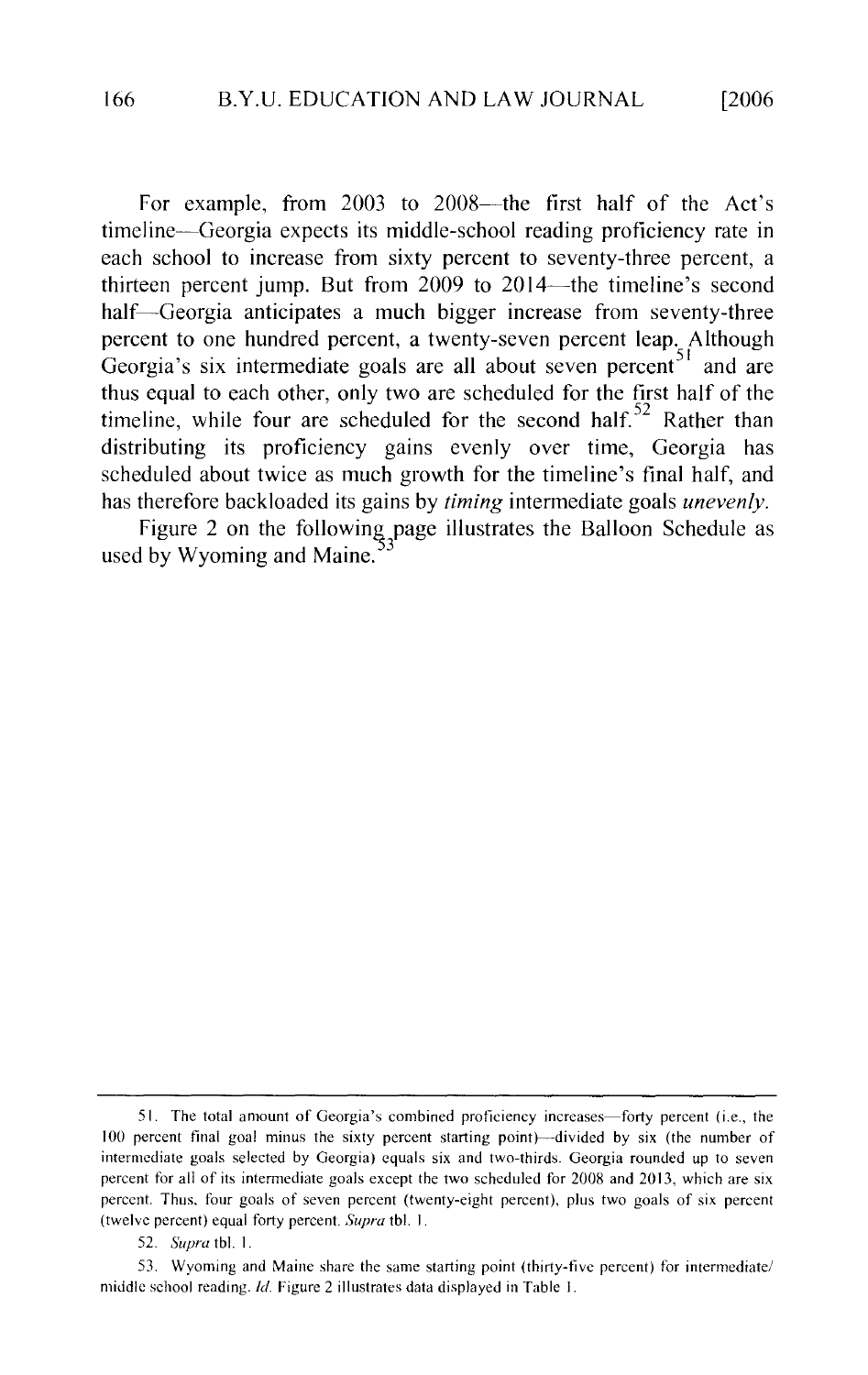



Wyoming's and Maine's proficiency goals, like those of Georgia, also employ the Balloon Schedule, putting the majority of the desired growth in the second half of the timeline. Wyoming's plan sets six equal intermediate goals for 2005, 2008, 2011, 2012, 2013, and 2014. Maine's schedule similarly opts for eight equal intermediate goals with most scheduled at the timeline's end. These and any other such versions of the Balloon Schedule run contrary to the "continuous and substantial" and "equal increments" provisions of NCLB.<sup>54</sup>

#### *D. How States Obtained Approval for the Balloon Schedule: The Education Department's Misreading of NCLB*

Despite the Act's clarity in forbidding the Balloon Schedule, the Education Department has allowed states to use it.<sup>55</sup> How has the Department justified doing so? Quite simply, the Department approved the Balloon Schedule by misinterpreting the clear "equal increments" statutory language analyzed above. An Education Department press release states "[w]hile states have to ensure that their intermediate goals increase in equal increments over the NCLB timeline, states have great

<sup>54.</sup> *See supra* sec. I. B.

<sup>55.</sup> *See supra* n. 30 and accompanying text.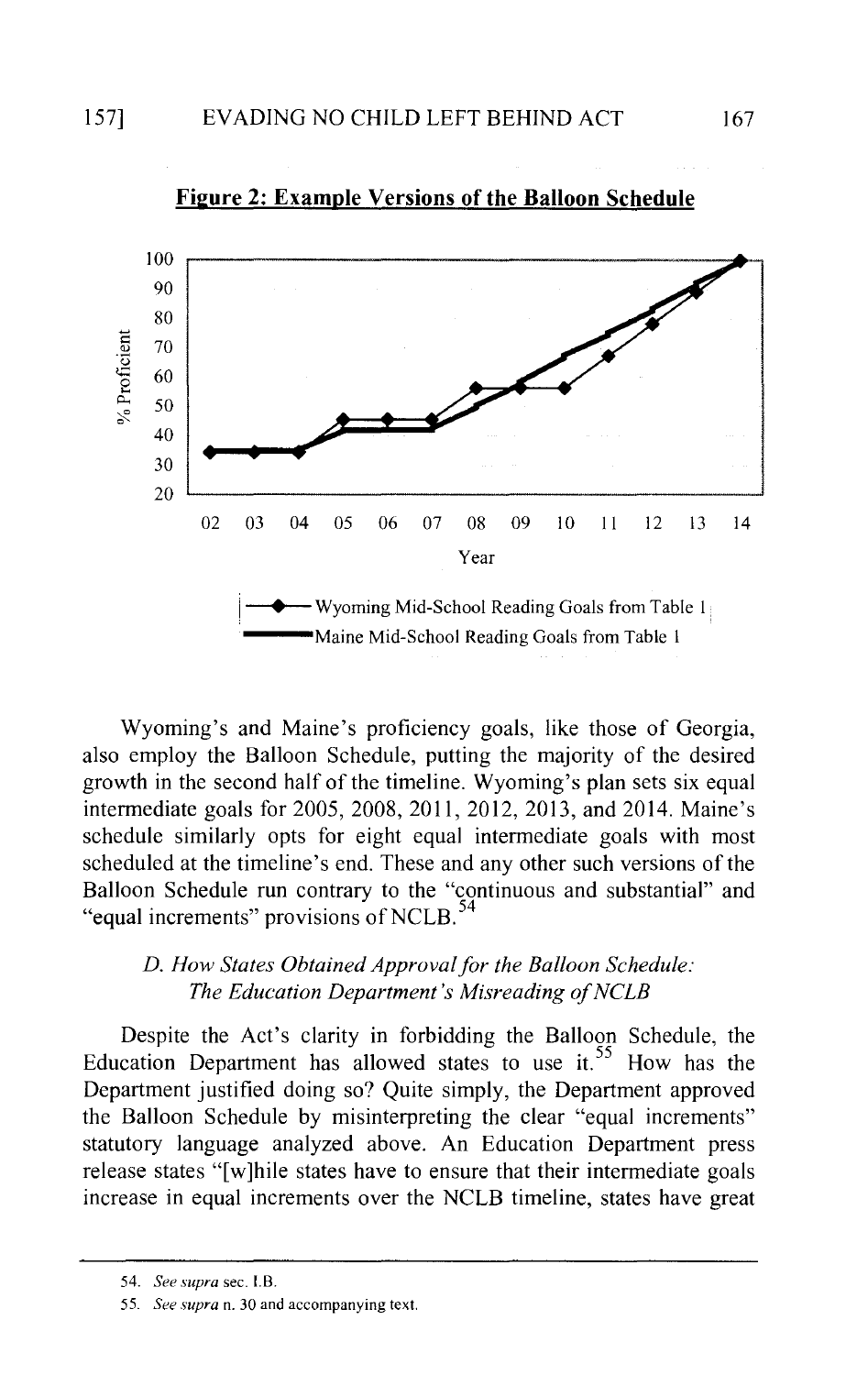States can raise their intermediate goals *every year or every two or three*  <sup>56</sup>*years."*  States can raise their intermediate goals *every year or every two or three years.*" <sup>56</sup>

The key phrase in this press release is "how often." In the  $\sum_{i=1}^{\infty}$  intermediate goals are  $\sum_{i=1}^{\infty}$  increases are  $\sum_{i=1}^{\infty}$  increases in  $\sum_{i=1}^{\infty}$ Department s view, states may backroad profitency gains, so long as states incorrectate goals are quantitatively equal to each other. Increases may each equal ten percent, or 15 percent, or some other number. But states can backload gains by selecting how often such increases occur.<br>Georgia, Wyoming, and Maine, as described above,  $57^{\circ}$  have each planned most of their equal increases for the timeline's second half<sup>58</sup>—which has the same effect as timing all increases consistently and making later  $\frac{1}{2}$  the Same effect as thinnig an increases consistently and making fater mereases larger, interestingly, the equivalent department s interpretation by the Act would not allow states to make fact: increases iarger man the schedule schedule is the phrase of the phrase of the phrase of the phrase of the phrase of  $\frac{1}{2}$ by letting states plan a larger number of equal increases in later phases of the schedule. The Department does not read the phrase "over the NCLB timeline" to mean that increases should be equal over time and therefore does not regulate the timing or rate of progress. This places few, if any, constraints on when equal increases may take place, because it has allowed backloading. The Education Department's view then arguably anowed backloading. The Education Department  $s$  view their arguably  $\text{contravenes } \text{NCLB's}$  provisions. As such, the Ball substantial" progress in "equal increments"<sup>59</sup> over time.

#### E. Did Congress Allow For an Accelerated Growth Interpretation of  $NCLB?$

Some Balloon Schedules state claims in their accountability workbooks that student proficiency will accelerate in later years, "after teachers are given time to align their instruction with academic content cachets are given this to angle their mstruction with academic content standards, after districts are given the opportunity to increase their teacher in every ... classroom."<sup>60</sup> Michigan anticipates acceleration in

*Lefi Behind,* http://www.ed.gov/news/pressreleases/2004/0 I /0 1142004.html#elemcnts (Jan. 14,

- 57. See supra sec. I.C.
- 58. See supra tbl. 1.
- 59. See supra sec. *I.B.*

<sup>56.</sup> U.S. Dept. Educ., Charting the Course: States Decide Major Provisions under No Child Left Behind, http://www.ed.gov/news/pressreleases/2004/01/01142004.html#elements (Jan. 14, 2004) (emphasis added). This same section of the press release pointed to some balloon strategies to show NCLB's "flexibility." Id.

<sup>60.</sup> See Cal. Dept. Educ., *State of California Consolidated State Application Accountability Workbook* 30, http://www.ed.gov/admins/lcad/account/stateplans03/cacsa.pdf (amended Aug. 23, 2005); see also Peter McWalters, Rhode Island Department of Education Consolidated State Application Accountability Workbook 30, http://www.ed.gov/admins/lead/account/stateplans03/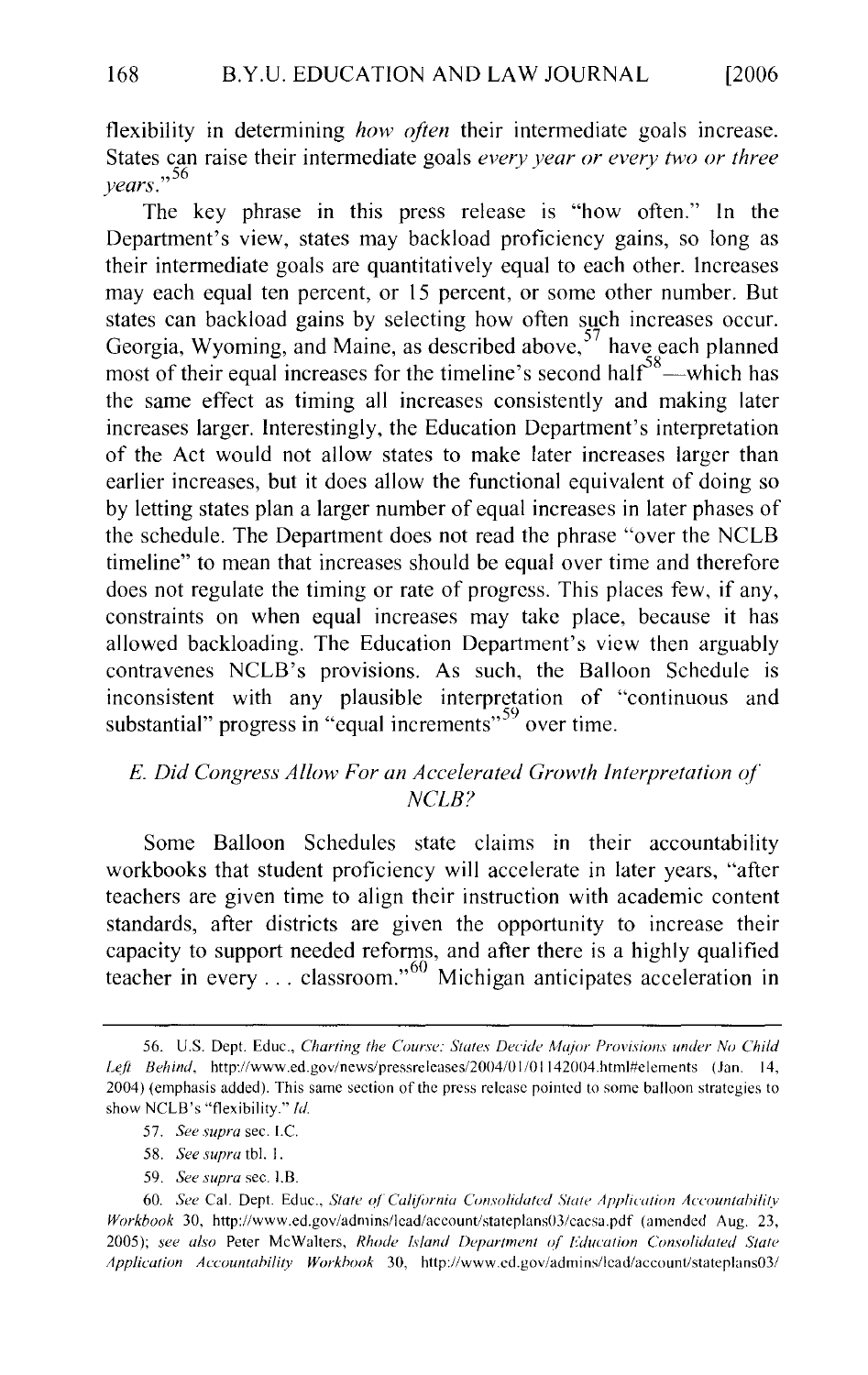proficiency for these reasons and because it expects educational norms to change: "These shared norms and expectations require a significant investment in the knowledge and skills of teachers in low-performing schools and school districts before the most substantial improvement gains will be realized."  $61$ 

Some education research can be stretched to support the notion that schools' proficiency growth can accelerate in the later years of an  $\frac{62}{2}$  Teacher and school quality both exert some influence on student performance.<sup>63</sup> Thus, if these variables improve at an accelerated rate, as some Balloon Schedule states claim they will, <sup>64</sup> then it would be reasonable to expect student performance also to accelerate.<sup>65</sup> In these circumstances, backloading may be theoretically sound. Nevertheless, this theory of accelerated proficiency growth, even if accepted, is simply not allowed by the Act's language, nor should it be unquestioningly accepted on its own merits.

As discussed above, Congressional intent is reflected in the Act's language, which prohibits backloading.<sup>66</sup> The Senate conference members who explained the final version of NCLB to the Senate in December 2001 disparaged backloading as both prohibited by the Act and as unrealistic. When Senator Joseph Lieberman explained what the "conferees intend" regarding "this system of setting [the] progress bar and raising it in equal increments over a 12-year period," he spelled out that "[i]t will further ensure that state plans outline realistic timelines for

ricsa.pdf (revised July 2004).

<sup>61.</sup> Mich. Dept. Educ., *Michigan Consolidated State Application Accountability Workbook*  28, http://www.ed.gov/admins/lead/account/stateplans03/micsa.pdf (amended June 2005).

<sup>62.</sup> See generally Harold Wenglinsky, *How Schools Matter: The Link between Teacher Classroom Practices and Student Academic Performance, 10 Educ. Policy Analysis Archives 12* (Feb. 13, 2002), http://epaa.asu.edu/epaa/v10n12/ (The abstract of the article observes that "the effects of classroom practices, when added to those of other teacher characteristics, are comparable in size to those of student background, suggesting that teachers can contribute as much to student learning as the students themselves."). Therefore, if California, Rhode Island, and Michigan arc correct that their overall school quality improvement (and related factors) will accelerate over time, *see supra* nn. 60-61 and accompanying text, student performance could conceivably accelerate also. *See genaallv* Linda Darling-Hammond, *Teacher Quality and Student Achievement: A Review of' State Policv* Eo' *vidence,* 8 Educ. Policy Analysis Archives I (Jan. I, 2000), http://cpaa.asu.edu/epaa/v8nl/; Dan Goldhaber, *The Mvsterv of' Good Teaching,* 2 Educ. Next 50,52 (2002) (available at http://www.cducationnext.org/20021 /50.html) (finding that "high quality teachers raise student performance" and that teacher characteristics alone account for 8.5 percent of the variation in student achievement); Larry E. Suter, *Is Student Achievement Immutable? Evidence from International Studies on Schooling and Student Achievement, 70 Rev. Educ. Research 529* (2000).

<sup>63.</sup> See id.

<sup>64.</sup> *See e.g. supra* nn. 60 61 and accompanying text.

<sup>65.</sup> See supra nn. 60-62 and accompanying text.

<sup>66.</sup> *See supra* sec. 1.13.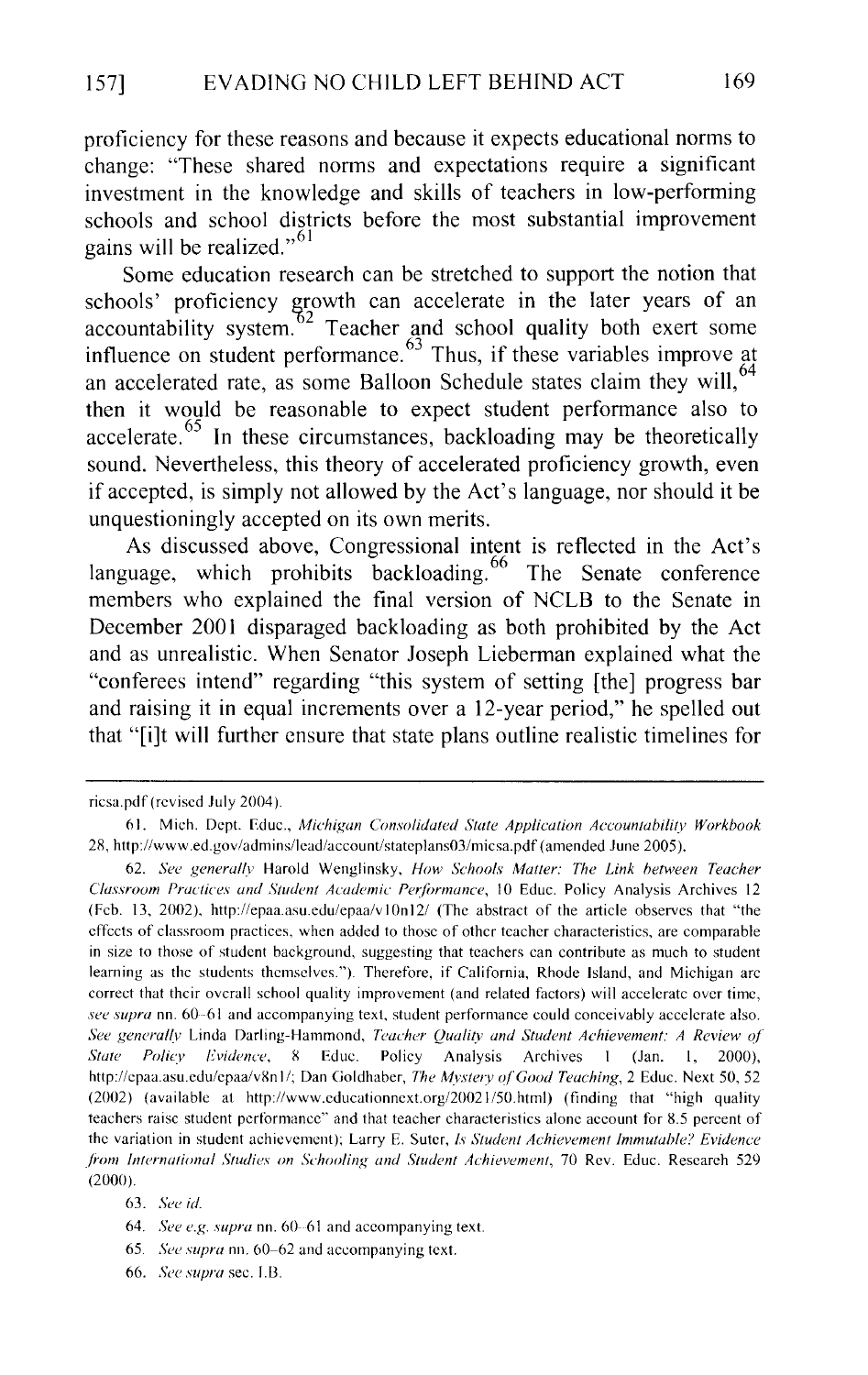getting to proficiency, and prohibits states from 'backloading' their the senate conference members of contracts members of consider  $\frac{67}{2}$  consider backloading them  $\alpha$  be the proficiency gains in the out years. This statement suggests not  $\alpha$ the Senate conference members, therefore, did not consider backloading  $\frac{6}{68}$  be realistic. In fact, the Congre rator s views to the contrary. Congress intended to forbid plans based on accelerated proficiency growth.

Second, this accelerated growth justification for the Balloon Schedule should not be unquestioningly accepted on its own merits. The education literature that can be stretched to support this acceleration theory at best bolsters the Balloon Schedule's legitimacy only indirectly, if at all.<sup>69</sup> It is not clear, for instance, why accumulated improvements in school quality, teacher quality, curriculum alignment with content standards, and educational norms would accelerate rather than increase at  $p_{\text{max}}$  results, and educational floring would accelerate rather than increase at  $\Gamma$  constant, inicial rate. Even if some schools could accelerate performance results, research by noted education scholar Richard<br>Rothstein suggests that solutions to rapidly accelerated performance results are not generally applicable to all schools.

## *1. Selection of Minimum Subgroup Sizes*

#### 1. Selection of Minimum Subgroup Sizes

 $\sigma$  is the statistic statistics, including the selection of minimum of minimum of  $\sigma$ states have used other devices in addition to the Balloon schedule to improve their NCLB statistics, including the selection of minimum subgroup sizes. More than a dozen states have excluded disadvantaged tudent subgroups from their accountability reports by raising the

(emphasis added).

71. See Richard Rothstein, Class and Schools: Using Social, Economic, and Educational Reform to Close the Black-White Achievement Gap, 72–83 (Econ. Policy Inst. 2004).

72. See Erpenbach et al., *supra* n. 30, at 34-35 ("Some States (e.g., Nebraska, Oklahoma, Ohio, Wisconsin) have established higher minimum 'n's' for accountability determinations with SWDs [students with disabilities] subgroups."); id. at 52 (noting that this strategy has a "long-term impact on the number of schools and districts identified for improvement"). For statutory provisions relevant to minimum subgroup sizes, see 20 U.S.C. § 6311(b)(2)(C)(v)(II)(dd), (b)(2)(l)(ii),

<sup>67. 147</sup> Cong. Rec. S13403 (daily ed. Dec. 18, 2001) (statement of Sen. Lieberman) (emphasis added).

<sup>70.</sup> Although the literature cited *supra* in note 62 supports the notion that teacher and school

<sup>69.</sup> For examples of this literature, see supra n. 62 and accompanying text.

<sup>70.</sup> Although the literature cited *supra* in note 62 supports the notion that teacher and school quality affect student learning, they do not specifically state that student learning or teacher and *school quality have any tendency (or capability) to improve at an accelerated rate. The claim that* any of these can improve at an accelerated rate is derived not from the scholarly literature cited supra in note 62 but by certain states' own accountability workbooks. E.g. supra nn. 60-61 and accompanying text.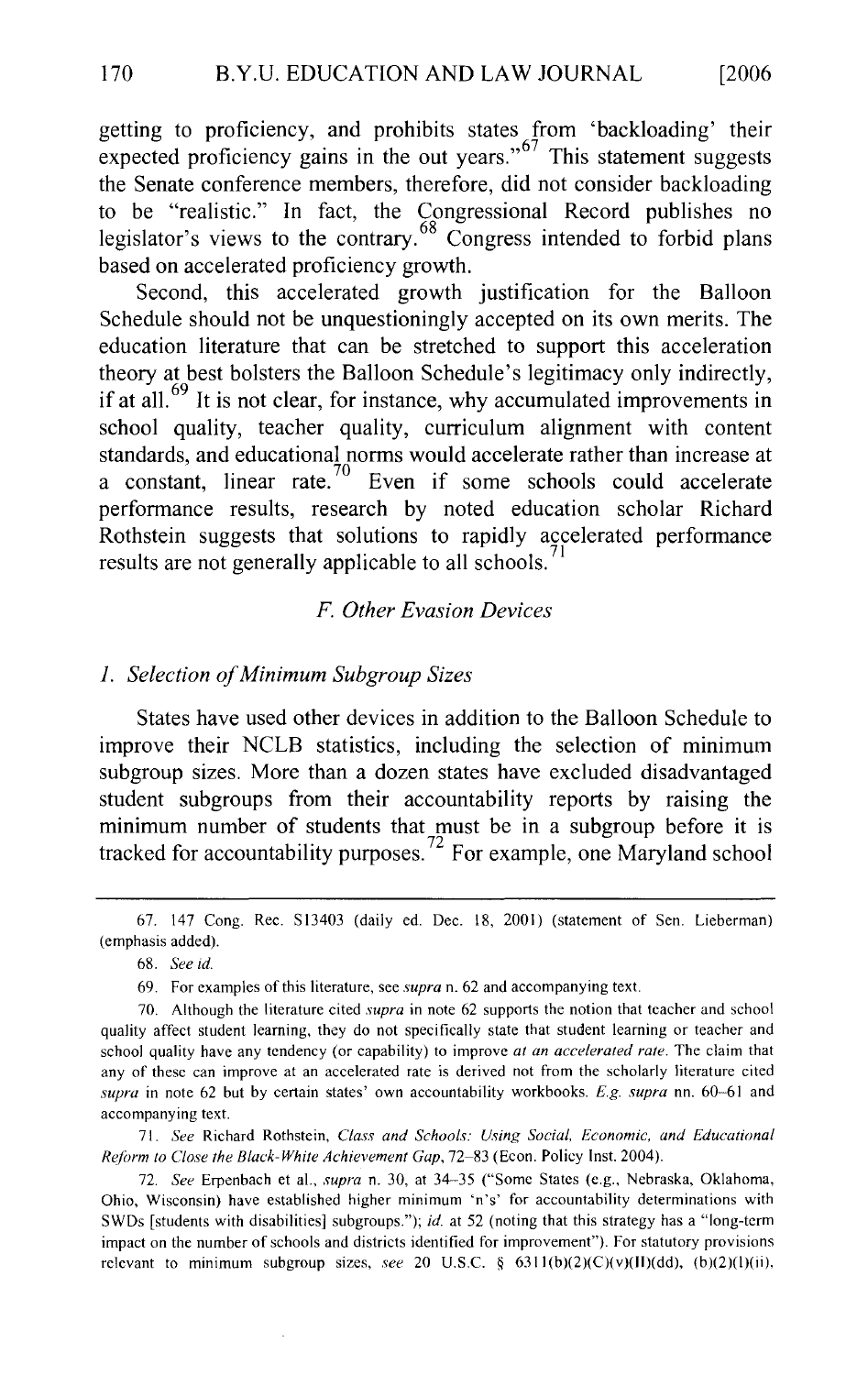has already failed to make AYP "because its 10 special education students"<sup>73</sup> failed to test proficiently, while in the same year a Virginia school made AYP "despite its 24 special education students' failing to  $f(x)$  is the margin and  $f(x)$  is the solution of the shows of  $f(x)$  and  $f(x)$  and  $f(x)$  and  $f(x)$  are  $f(x)$  and  $f(x)$  are  $f(x)$  and  $f(x)$  are  $f(x)$  and  $f(x)$  are  $f(x)$  and  $f(x)$  are  $f(x)$  and  $f(x)$  are  $f(x)$  and  $f(x)$  are five in Maryland and 50 in Virginia."<sup> $4$ </sup> As this example shows, disable students can easily cause an entire school to fail AYP because their test results are counted separately. With so much riding on subgroups' test performance, it is not surprising that states are exercising some strategic discretion in determining minimum subgroup sizes.

Although subjective motives cannot be determined with certainty, some states' actions seem problematic in the light of observable data. In 2004, for example, Washington State raised the minimum subgroup size for disabled students and limited English proficiency speakers, but for no other subgroups, from thirty to forty.<sup>75</sup> As a result, any Washington school with thirty-nine or fewer disabled students will not separately be held accountable for the test performance of these students. Oddly, Washington waited until two years into the NCLB timeline to raise the minimum size for *only the disabled and limited English speakers*. New Jersey acted identically with respect to the disabled by increasing its minimum subgroup size for disabled students from twenty to thirty-five, also in the year 2004. Had this increase been in place in 2003, it would have dramatically cut the number of schools failing to make  $AYP<sup>76</sup>$  In fact, one New Jersey newspaper estimates the number of such schools in the hundreds.<sup> $77$ </sup> If Washington and New Jersey were indeed manipulating their minimum subgroup sizes, they arguably transgressed the Act's commands.

In setting subgroup sizes, NCLB mandates that states consider only whether a given size effectuates the collection of reliable information and ensures student anonymity.<sup>78</sup> Outside of reliability or anonymity

73. Gerald W. Bracey, *The 14th Bracev Report on the Condition ofPublic L'ducation,* 86 Phi

<sup>(</sup>b)(3)(C)(xiii).<br>
73. Gerald W. Bracey, *The 14th Bracey Report on the Condition of Public Education*, 86 Phi Delta Kappan, 149 (Oct. 2004). 75. David Wickert, *WASL Tweaks Bring Standards within Reach: Scoring Changes: Schools* 

<sup>74.</sup> Id.<br>75. David Wickert, WASL Tweaks Bring Standards within Reach; Scoring Changes: Schools  $\overline{a}$ 76. John Mooney, *US L'ases Rules on Test Results ./iJr Jersey's Special Fd Students,* The 2004).<br>76. John Mooney, U.S. Eases Rules on Test Results for Jersey's Special Ed Students, The

<sup>5</sup>tar-Ledger (Newark, N. J.) 40 (June 25, 2004).  $T_{\text{max}}$  (Record (Bergen County, N.J.)  $\mathcal{L}_{\text{max}}$  (An analysis by The Record (Bergen) ( $\mathcal{L}_{\text{max}}$  (Bergen) (Bergen) (Bergen County,  $\mathcal{L}_{\text{max}}$  (Bergen) (Bergen) (Bergen) (Bergen) (Bergen) (Bergen) (Bergen) (Berg

The main Davis, O.B. Equication Department Approves were gersey supectational that has  $\Gamma$ The Record (Bergen County, N.J.) A4 (June 24, 2004) ("An analysis by The Record (Bergen County, NJ), published last month, found that hundreds of schools deemed underperforming last year may now escape that label because they have fewer than thirty-five special education students.").

<sup>78.</sup> See 20 U.S.C. § 6311(b)(2)(C)(v)(II)(dd), (b)(2)(I)(ii), (b)(3)(C)(xiii).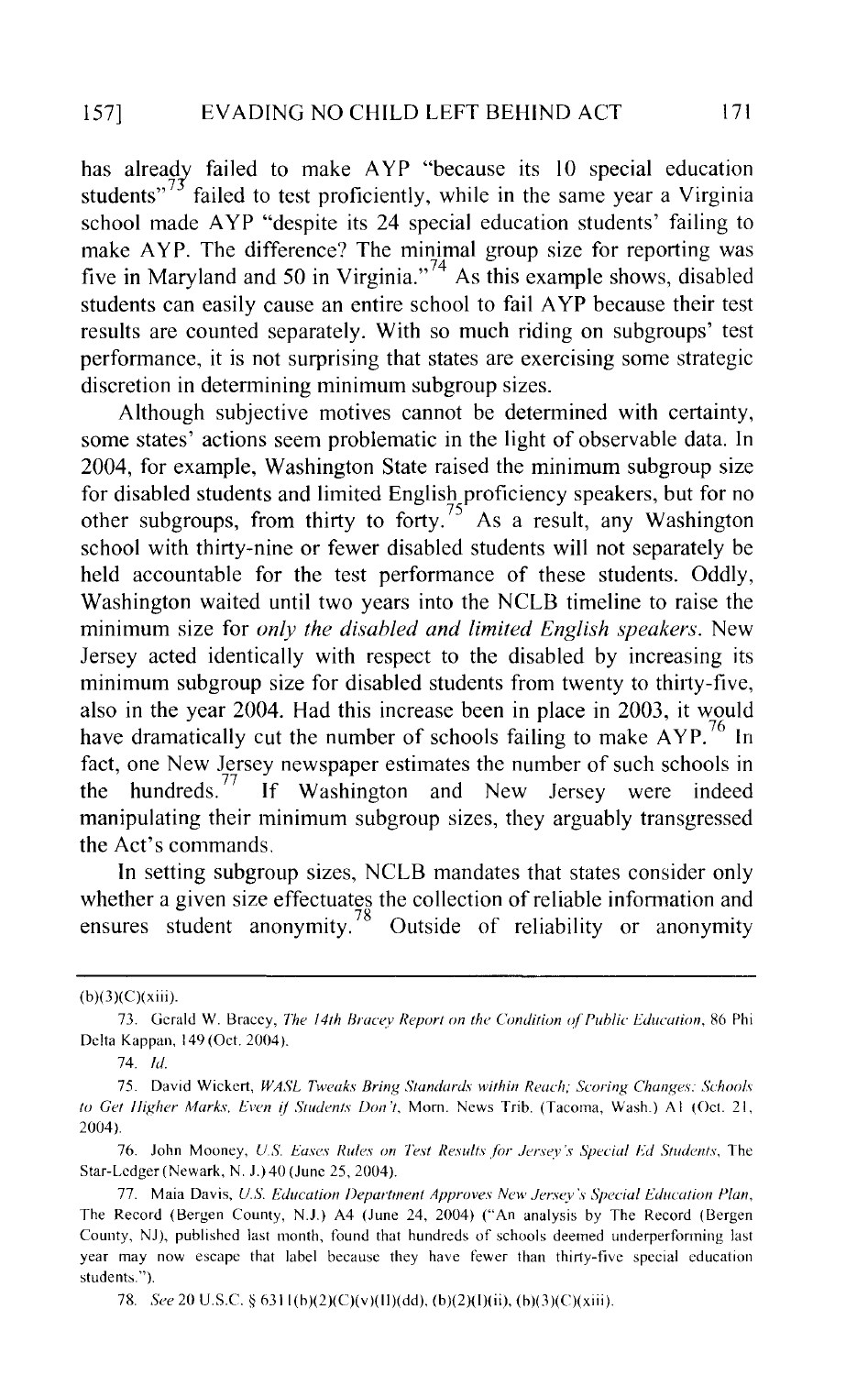minorities or the poor. 79 Washington's and New Jersey's alteration of oncerns, there is no obvious justification for setting a migher subgroup  $\frac{1}{2}$  speakers than 10 minuted engines between that is speakers of strategic manipulation. Intes of the pool. Washington's and New Jersey's anciation of the minimum subgroup sizes *only* for the disabled and limited English speakers seems consistent with a hypothesis of strategic manipulation.

In 2004, many states, including Alaska, Arkansas, New Jersey, South Carolina, and Washington obtained Education Department approval of higher minimum subgroup sizes.  $80\,$  By granting to states the ability to raise minimum subgroup sizes—even in arguably suspicious cases like those of Washington and New Jersey—the Education Department has invited manipulation.  $\alpha$  mampuration,

#### 2. Confidence Intervals

To improve their NCLB statistics, a majority of states<sup>81</sup> have Fo improve their NCLB statistics, a majority of states have which can dramatically increase a state's  $APP$  numbers.<sup>82</sup> To cite an a confidence 0 1 83 meta. The example, one chan newspaper claims that imagine percent of an  $\frac{1}{2}$  schools that made  $A(Y|I)$  and  $S(Y|I)$  and  $S(Y|I)$  using a commitment for in an upcoming election. The various policies policies policies policies policies policies and  $\alpha$ 

some manufacture manner manner, will be a typical news point sking a sample group of randomly selected voters whom they will vote same manner, will tend to disagree somewhat due to random variation in the sample groups.<sup>84</sup> But almost all the time, a repeated poll will have

also show that the Act's usage of"reliable" calls for a certain level of variance in test scores. For the

<sup>79.</sup> A state might permissibly show that special education students' scores have higher variance and therefore a larger group of students is needed to make scores "reliable," if the state can also show that the Act's usage of "reliable" calls for a certain level of variance in test scores. For the argument that reliability may call for a certain level of variance in test scores, *see generally* Robert L. Linn & Carolyn Haug, Stability of School-Building Accountability Scores and Gains, 24 Educ. Evaluation & Policy Analysis 29 (2002).

<sup>80.</sup> See supra nn. 75–77 and accompanying text: Ctr. on Educ. Policy, Rule Changes Could *Help More Schools Meet Test Score Targets for the No Child Left Behind Act 3-4, 9-10,* http://www.ctredpol.org/nclb/StateAccountabilityPlanAmendmentsReportOct2004.pdf (Oct. 22. 2004). The District of Columbia, Puerto Rico, and some states appear interested in doing the same. *see* Erpenbach ct aL, *supra* n. 30, at 21-22. *See also* Ctr. on Educ. Policy, *supra* n. 80, at 3 ("About  $\frac{1}{10041}$  the state is confidence included the use of confidence in the use  $\frac{1}{10041}$ plans. Since the theorem, 12004).<br>Since the usc of confidence interval use as found in states' accountability workbooks,

see Erpenbach et al., supra n. 30, at 21-22. See also Ctr. on Educ. Policy, supra n. 80, at 3 ("About half the states had already included the use of confidence intervals in their original accountability plans. Since then, 12 states have either introduced the use of confidence intervals or changed the way they plan to use them to determine  $AYP$ .").

<sup>82.</sup> See infra nn. 149-154 and accompanying text.

<sup>83.</sup> Jennifer Toomer-Cook, 84% of Utah Schools Make the Grade on AYP Reports, Descret Morning News (Salt Lake City, Utah) B7 (Dec. 7, 2004).

<sup>84.</sup> For this paragraph, see Study Works Online, Polling: Margin of Error,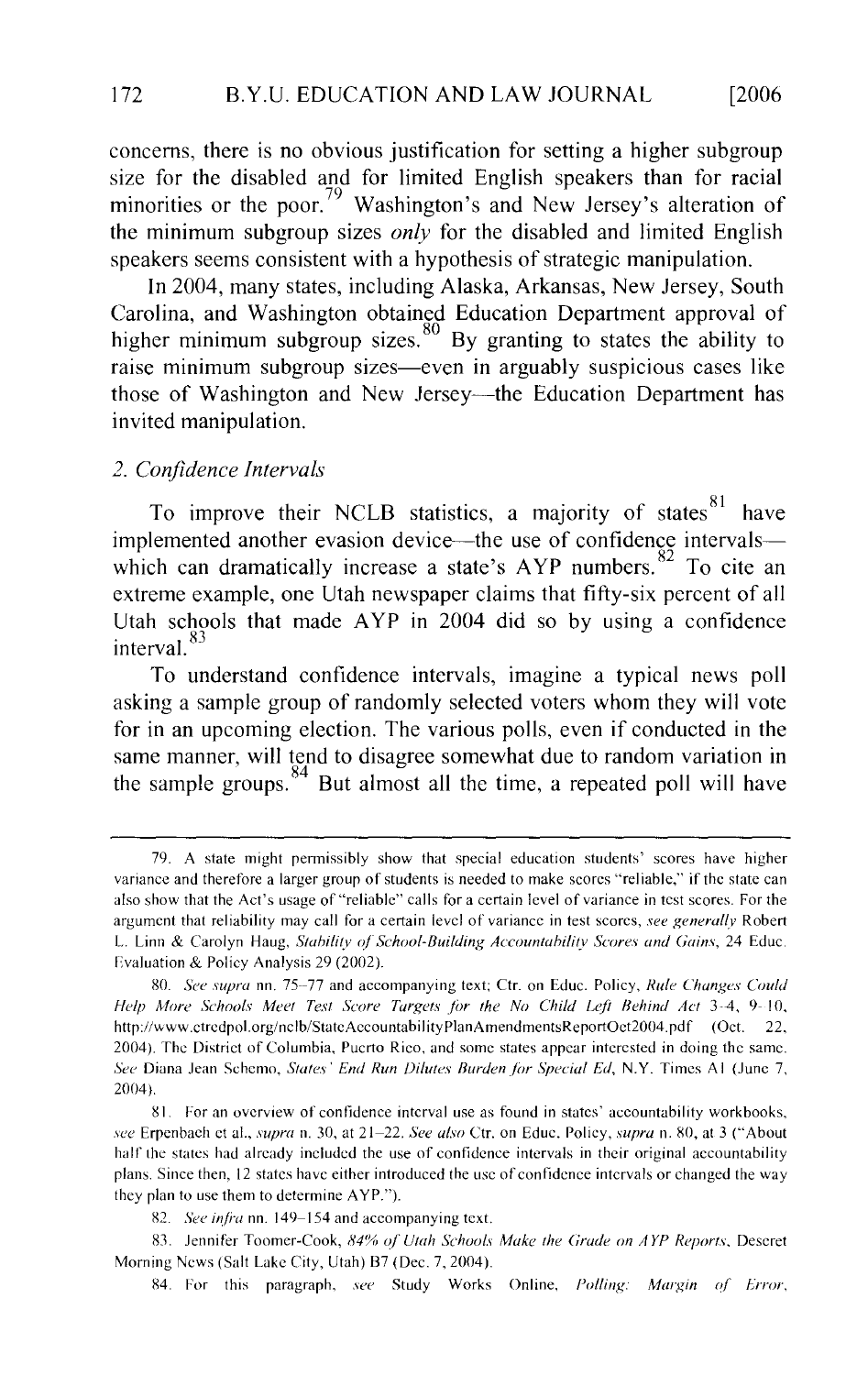results that fall within a range, called the *margin of error.* The margin of error defines the *confidence interval*.<sup>85</sup> For example, if fifty percent of respondents in a poll say they will vote for Candidate A, and the margin of error is eight percent, then the repeated poll will almost always randomly register between fifty-eight and forty-two percent support for Candidate A. Fifty-eight to forty-two percent is the confidence interval.

States are using this statistical technique to cushion their schools' A YP results with a margin of error. 86 A recent *New York Times* report offered the following example of how a confidence interval may affect A YP results in practice: A state opts for a confidence level that results in a twenty-three percent margin of error for a small "sample"  $87$  size of thirty minority students.  $88\text{ The potential effect of the confidence interval}$ "is significant, if seemingly technical: For a class of 30 minority students at a school where 40 percent of each group must pass a given exam, the [confidence interval] cushion grants the school victory if only 17 percent, or 5 rather than 12 students, succeed."<sup>89</sup>

Suppose in the above example that this hypothetical school's subgroup achieves exactly seventeen percent proficiency (and fails twenty-three percent short of the AMO of forty percent). The justification for considering the school compliant is that its students' inadequate scores were the result of random variation in the "sample" of students.  $90$  The state may claim that another "sample" of students from the same population would have met the  $AMO<sup>91</sup>$  Failure, then, was not the school's fault but the result of the random variation in the student

87. Quotes are put around the word "sample" because students are not samples in the NCLB system. *See infra* n. 90 and accompanying text.

88. *See* Schcmo, *supra* n. 80.

89. *!d.* 

91. *See generally* Linn & Haug, *supra* n. 79, at 29-36.

http://www.studyworksonline.com/cda/content/article/0, EXP545\_NAV2-76\_SAR542,00.shtml (accessed Feb. 23, 2006).

<sup>85.</sup> See generally Mario F. Triola, *Elementary Statistics* 284-302 (6th ed., Addison-Wesley Publg. Co. 1995).

<sup>86.</sup> For an overview of how confidence intervals in the A YP context work, *see generally*  ASR-CAS Jt. Study Group on Adequate Yearly Progress & Scott Marion et al., *Making Valid and Reliable Decisions in Determining Adequate Yearlv Progress* 65-67 (Council of Chief St. Sch. Officers 2002) [hercinatler Marion et al.] (available at http://www.ccsso.org/content/pdfs/AYPpaper.pdf).

<sup>90.</sup> Of course, students generally arc not randomly assigned to schools and so cannot be considered a "random sample." Further. school populations within the Act's A YP framework are not really "samples" either because every student (not a mere sample of students) is supposed to be tested. *See* Schemo, *supra* n. 80 ("In addition, some statisticians ... question the validity of using confidence intervals for this purpose. The cushions arc most otlen used to allow for variations in statistical sampling, but schools are reporting on *actual students. not samples* of them." (emphasis added)).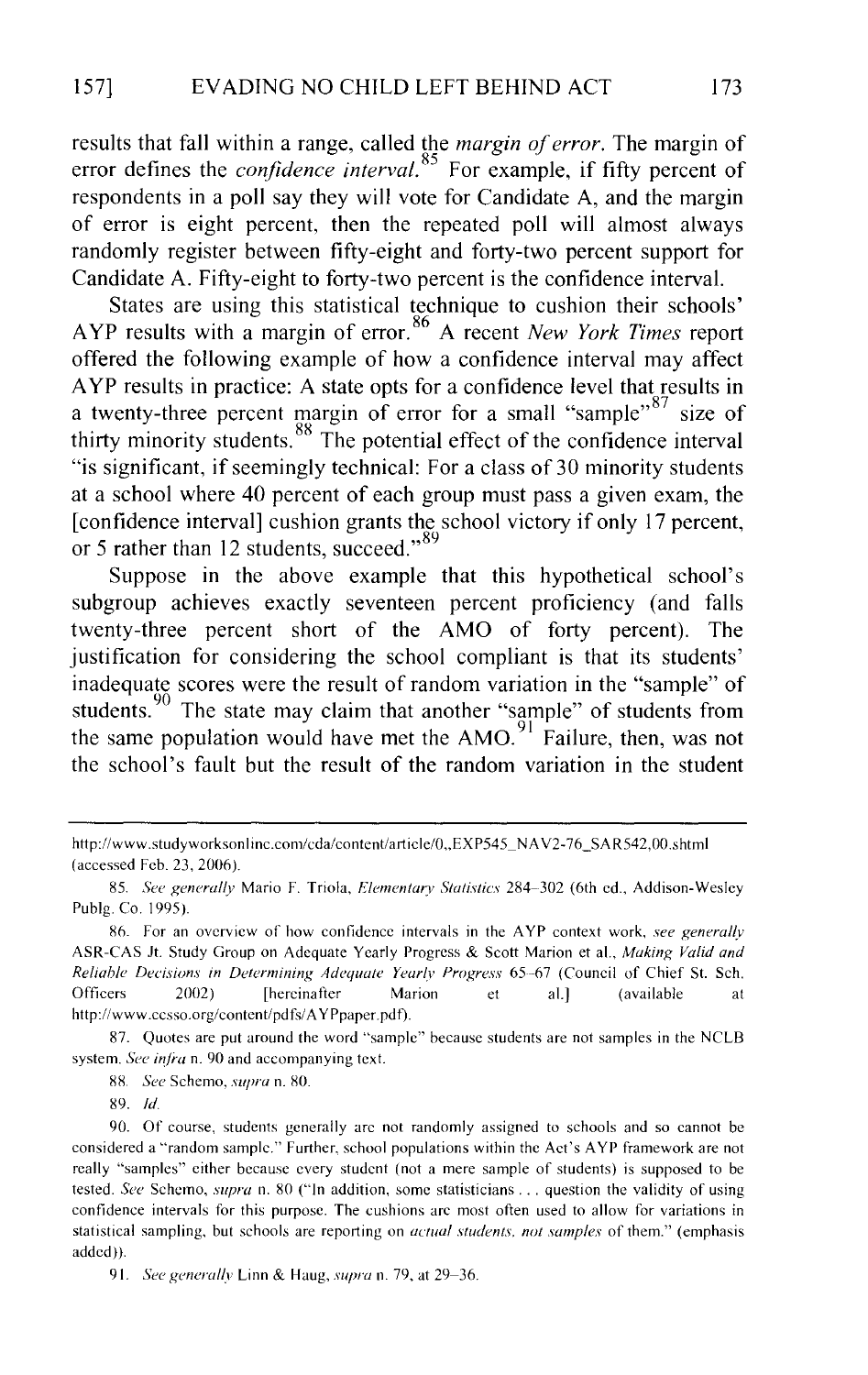*using a confidence interval may never actually have to reach I 00 percent*  sample. If they rely on confidence intervals neavily enough, *schools* using a confidence interval may never actually have to reach 100 percent<br>student proficiency, because they can always subtract the margin of error student proficiency, because they can always subtract the margin of error  $H_{\text{C}}$  and the considered compilant. This use of confidence intervals arguably compromises the Act's goals because the mandate of NCLB—that every public school student will test proficiently by  $\frac{2014}{100}$  — is rendered unnecessary. NULB nowhere all notizes contidence intervals or anything like the Education Department's process of reviewing and approving state accountability workbooks. of minimum subgroup sizes and the use of confidence intervals also

arguard in short, the Barloon arguably violate the Act.

#### II. WHY HAVE STATES AND THE EDUCATION DEPARTMENT ADOPTED THE BALLOON SCHEDULE?

#### A. A Brief Overview of NCLB's Sanctions

severe sanctions for failing to make A YP. When a school falls short of States using the Balloon Schedule help their schools avoid include s severe sanctions for failing to make AYP. When a school falls short of AYP for two consecutive years, the school district must identify it for "school improvement."<sup>96</sup> Students in such a school receive the option to transfer to another school within the school district,<sup>97</sup> with transportation costs paid by the school district.<sup>98</sup> With the technical assistance

*and /Lrplaining No Child Leji Behind)* 41 Dist. Admin. 123 (Jan. 2005).

95. See id.

<sup>92.</sup> See e.g. Angela Pascopella, Did the Tail Wag Dog? (Inside the Law: Analyzing, Debating and Explaining No Child Left Behind) 41 Dist. Admin. 123 (Jan. 2005).

<sup>93.</sup> See supra n. 2 and accompanying text.

<sup>94.</sup> See Marion et al., supra n. 86, at 72 ("[T]he law does not mention confidence intervals at all."); E-mail from Terri Duggan Schwartzbeck, Policy Analyst, Am. Assn. of Sch. Adminstrs., to the author (June 28, 2004) (copy on file with author).

<sup>96. 20</sup> U.S.C. § 6316(b)(1)(A) ("[A] local educational agency shall identify for school improvement any elementary school or secondary school served under this part that fails, for 2 consecutive years, to make adequate yearly progress as defined in the State's plan under section  $6311(b)(2)$  of this title.").

<sup>97.</sup> *Id.* at § 6316(b)(1)(E)(i) ("In the case of a school identified for school improvement under this paragraph, the local educational agency shall, not later than the first day of the school year following such identification, provide all students enrolled in the school with the option to transfer to another public school served by the local educational agency.").

<sup>98.</sup> *Id.* at § 6316(b)(9) ("In any case described in paragraph (1)(E) for schools described in paragraphs (1)(A), (5), (7)(C)(i), and (8)(A), and subsection (c)(10)(C)(vii) of this section, the local educational agency shall provide, or shall pay for the provision of, transportation for the student to the public school the student attends.").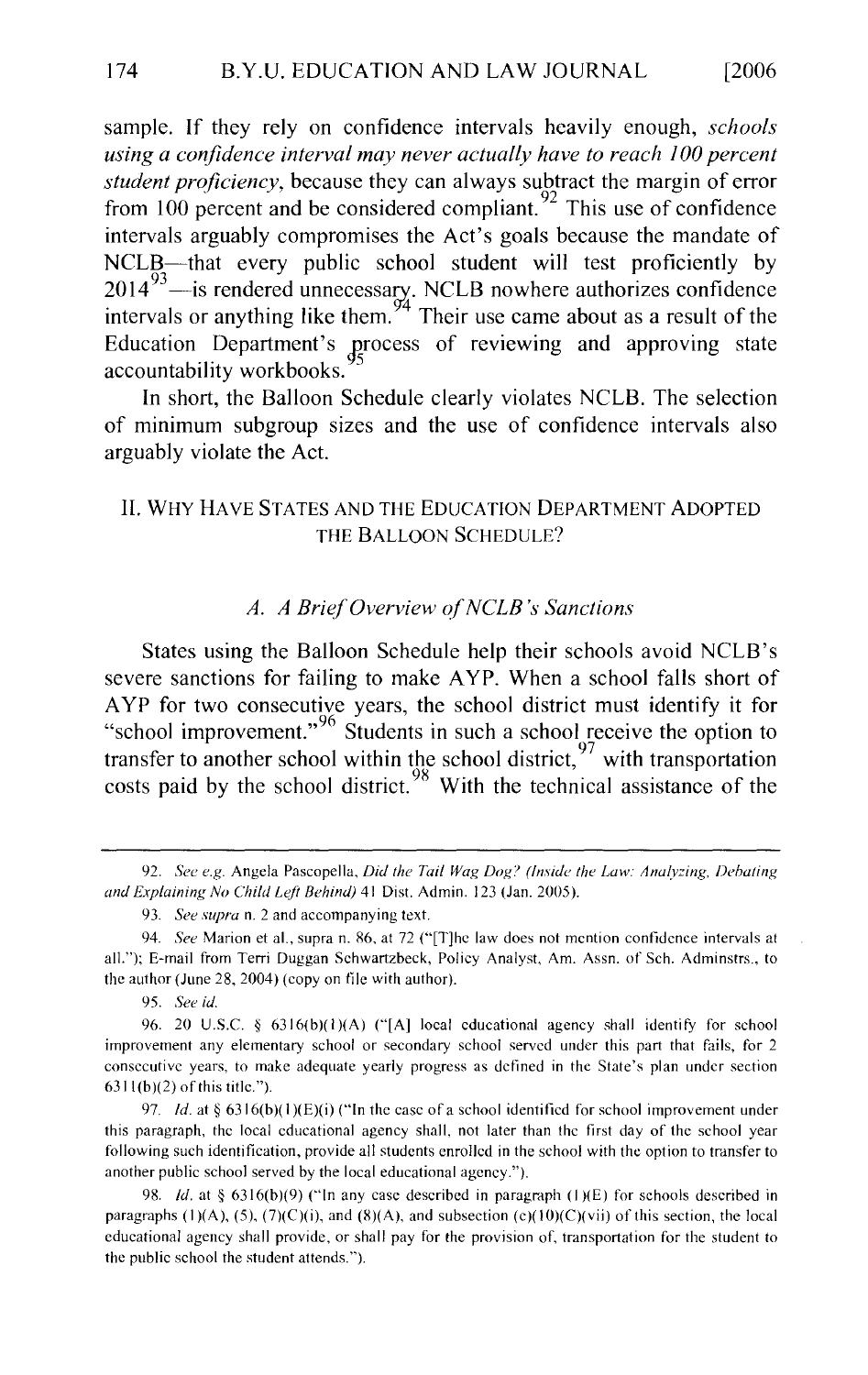school district and after a possible review of the school's data.  $99$  the failing school must develop and implement a two-year plan to improve.<sup>100</sup> Failure to achieve AYP for three years triggers intensified school district assistance.<sup>101</sup>

If a school fails to meet  $AYR$  for a fourth consecutive year it may be subject to "corrective action."  $102$  Such action "might include replacing school personnel, instituting a new curriculum, extending the school year,  $\ldots$  authorizing students to transfer to higher-performing schools[,]" or a reduction in funding to the target school.  $\frac{100}{3}$ 

Finally, if "corrective action" does not cause the school to make AYP after another full year,  $104$  the school becomes subject to "restructuring."<sup>105</sup> The school district must pick an option from the law's restructuring menu, including:

(I) Reopening the school as a public charter school;

(2) Replacing school staff"relevant" to the school's failure;

(3) Hiring a private company to run the school;

(4) Turning the school over to the state government to run.  $106$ 

The Act also contains a catchall phrase allowing the use of additional types of restructuring that would be effective.  $107$ 

As a school passes from improvement to corrective action to restructuring, the sanctions for failure to achieve A YP grow "increasingly harsh."<sup>108</sup> It is not surprising that states would wish to help their schools avoid these sanctions by any means available, including the Balloon Schedule and other evasions of the Act.

I 08. Ryan, *supra* n. 25, at 933.

<sup>99.</sup> *!d.* at § 6316(b)(2) ("Before identifying an elementary school or a secondary school for school improvement under paragraphs  $(1)$  or  $(5)(A)$ , for corrective action under paragraph (7), or for restructuring under paragraph (8), the local educational agency shall provide the school with an opportunity to review the school-level data, including academic assessment data, on which the proposed identification is based.").

<sup>100.</sup> *Id.* at § 6316(b)(3).

<sup>101.</sup> *!d.* at§ 6316(b)(5).

<sup>102.</sup> *Id.* at § 6316(b)(7) (defining corrective action).

I 03. Cory Shindel, Student Author, *One Standard Fits Alf? Defining Achievement Standards*  for Students with Cognitive Disabilities within the No Child Left Behind Act's Standardized *Framework, 12 J.L. & Policy 1025, 1044-45 (2004).* 

<sup>104. 20</sup> U.S.C. § 6316(b)(8)(A).

<sup>105.</sup> *!d.* 

<sup>106.</sup> *Id.* at § 6316(b)(8)(B).

<sup>107.</sup> *!d.*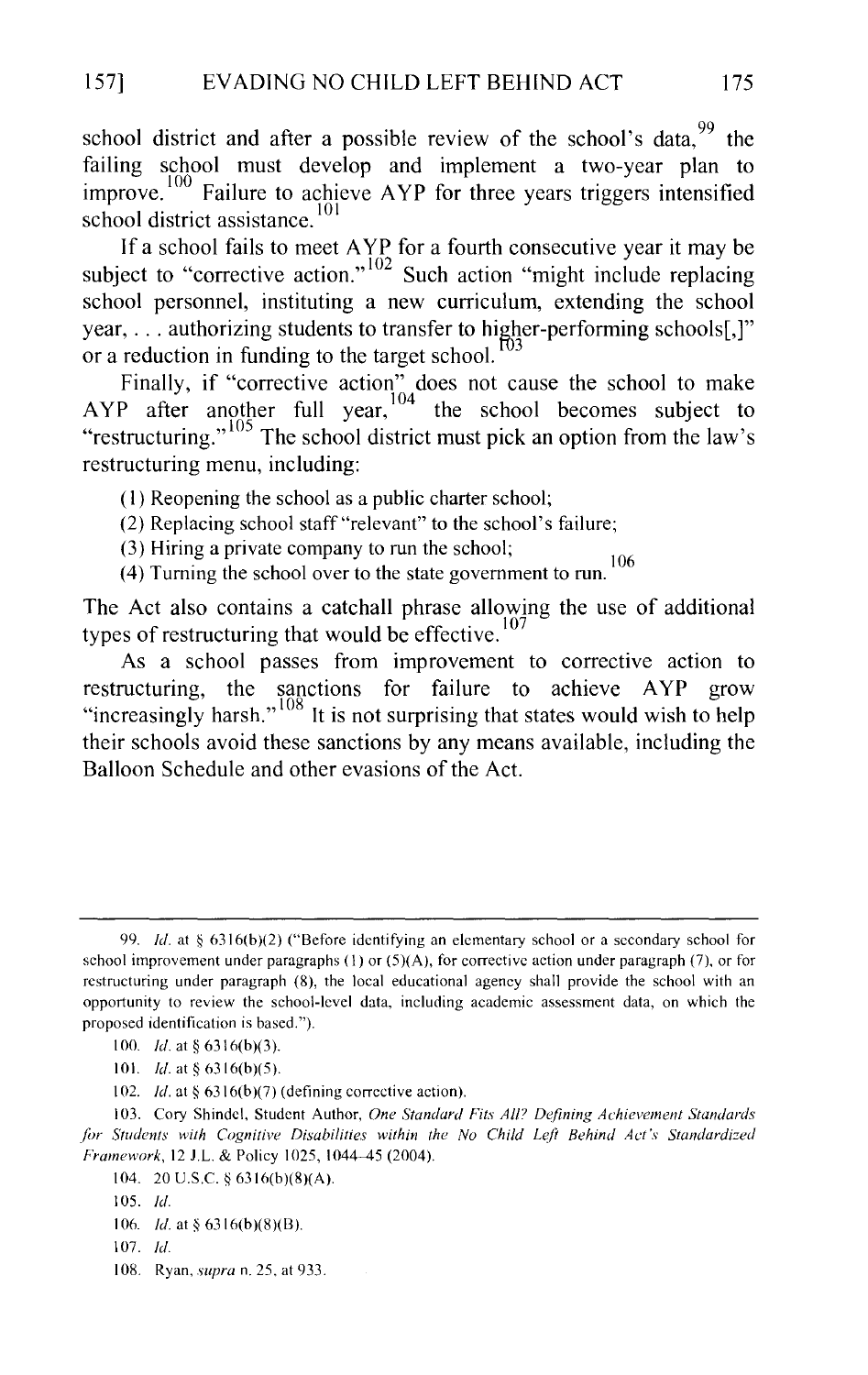#### **B. NCLB's Unrealistic Goals Pressure States to Adopt Evasion** Strategies

The true underlying problem may be that NCLB's timeline and  $\frac{1}{2}$  and the underlying problem may be that  $NCDB$ 's timemic and oals, though laudable in their intent, do not derive from sound research. Nearly all education experts see NCLB's 100 percent proficiency goal and its timeline as unrealistic  $109$  or even malignant. To reach full proficiency by 2014, states must maintain significant proficiency growth for up to twelve years, <sup>111</sup> but there appears to be no "state that's In the two vertext of  $\epsilon$  is a large number of  $\epsilon$  in the state demonstrated that seems that  $\frac{1}{2}$  $\mu$ <sup>1</sup> is not a grown of  $J$  percent of year over  $J$  years, i.e. and  $\mu$ . Indeed, "a large number of independent scholars have demonstrated that it is not possible to have 100 percent of students achieve a high standard."<sup>[13</sup>  $\alpha$  paint a glum picture. The State simulations, the State simulations, the State simulations, the State simulations, the State simulations, the State simulations, the State simulations, the State simulations, the State

studies simulating student performance based on past test results also paint a glum picture. "With few exceptions, the State simulation studies show that a high proportion of schools will likely not meet the new AYP requirements within two or three school years."<sup>114</sup> Even if  $\frac{1}{2}$  is the  $\frac{1}{2}$  report accountability reports within two of the school years. Even if tates calculate AYP using statistical methods that eliminate smaller enous nominent accountabinty reports, annost an schools will clim dentified for improvement within five or six years.<sup>"The U</sup>lingly, George W. Bush appointee to the U.S. Commission on Civil Rights,

*Provision: Adequate Year(v Progress* 2, (D.C., July 28, 2004) (available at http://www.cep-

<sup>109.</sup> See W. James Popham, Presentation, Ruminations Regarding NCLB's Most Malignant Provision: Adequate Yearly Progress 2, (D.C., July 28, 2004) (available at http://www.ccpdc.org/pubs/Forum28July2004/RuminationsRcNCLB-AYP-ss-071488.pdf) (referring to "the outlandish unrealism of the [NCLB's] adequate yearly progress (AYP) provisions," and specifying that "NCLB currently calls for schools to produce unrealistic increases in the test scores of successive cohorts of students."); Marion et al., supra n. 86, at 12 ("In a number of cases, the proficient level has been set so high [by the state] that it may be completely unrealistic to expect all students to reach that level by 2014").

<sup>110.</sup> Popham, supra n. 109, at 1 (referring in the title to NCLB's adequate yearly progress requirements as "[m]alignant"). See M. Hayes Mizcll, From Muck to Mountaintop, 33 J.L. & Educ. 261, 261 (2004) ("A friend of mine who is a charter school administrator characterizes the law's application and compliance provisions as 'draconian and bordering on the sadomasochistic."").

<sup>111.</sup> See supra tbl. 1.

<sup>112.</sup> Diana Jean Sehemo, *Sidestepping of New School Standards Is Seen*, N.Y. Times A21 (Oct. 15, 2002).

<sup>113.</sup> William J. Mathis, No Child Left Behind Act: What Will It Cost States? 77 Spectrum: J. of St. Govt. 8 (Apr. 1, 2004). See Goldberg, supra n. 36 ("[T]he fact is that no large city, state, or country---other than mythical Lake Wobegon---has ever produced an entire population of students who are above average.").

<sup>114.</sup> Marion et al., *supra* n. 86, at 64.

<sup>115.</sup>  $Id.$  at 65.

<sup>116.</sup> See generally Manhattan Institute for Policy Research, Abigail Thernstrom http://www.manhattan-institute.org/html/thernstrom\_a.htm (accessed Feb. 23, 2006) (providing biographical data about Abigail Thernstrom).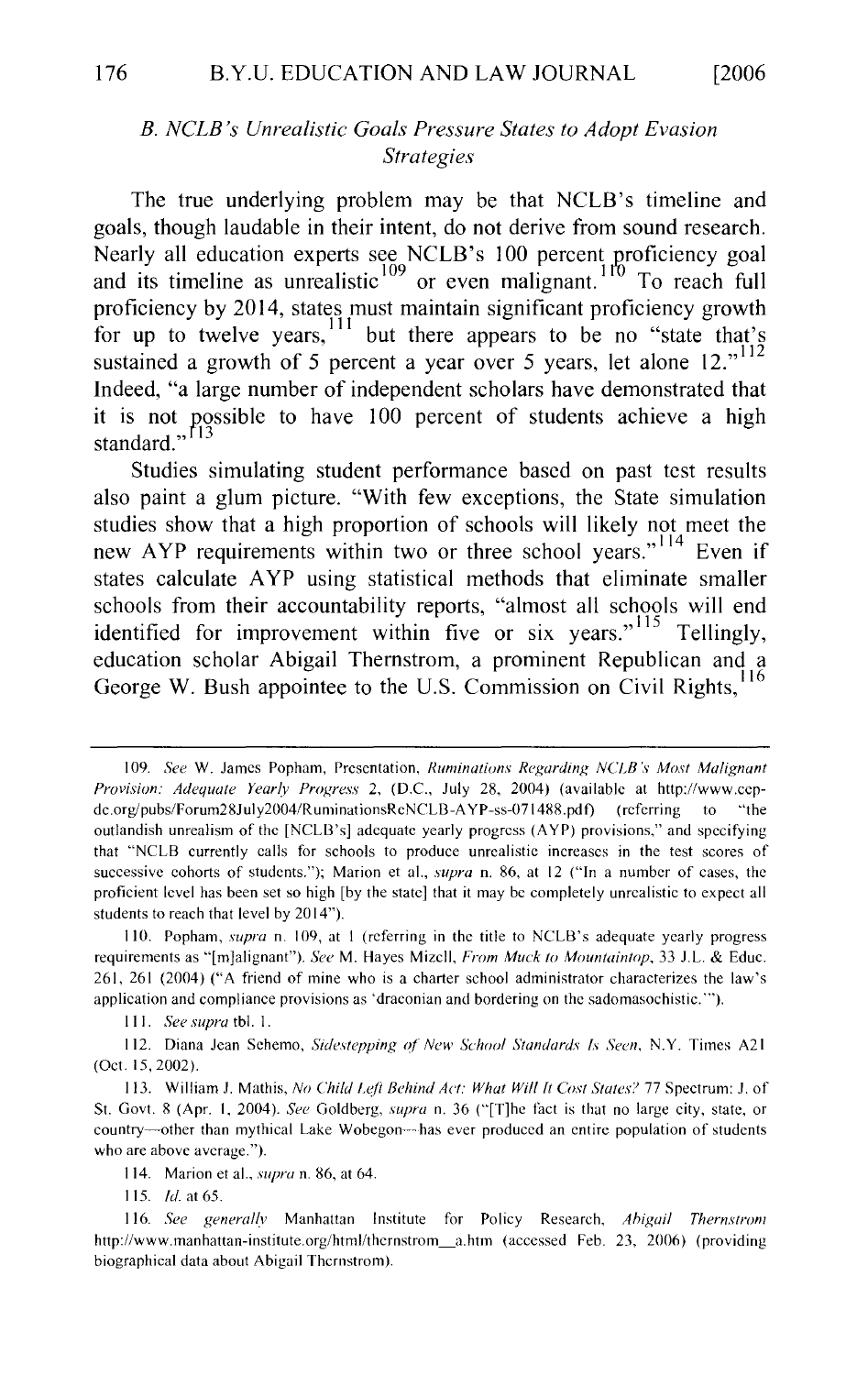dismisses the suggestion that all students can achieve a "Proficient" rating on her state's tests-or even a "Basic" rating on the National Assessment of Educational Progress (NAEP), a national proficiency test. <sup>117</sup> The former she criticizes as "ludicrous," the latter as "utopian."<sup>118</sup>

So far, AYP statistics are not encouraging. Of the nation's 91,400 public schools, approximately 26,000 (28.4 percent) failed to make A YP in the school year ending in 2003.<sup>119</sup> Nearly all states set their AMOs  $\frac{120}{20}$  very low in 2003—at their starting points.<sup>120</sup>

One can only guess how quickly schools will fail to make AYP as intermediate goals come due. One study predicts that by 2014, ninetynine percent of California public schools will have failed to make  $AYP<sup>121</sup>$  The Connecticut Education Association estimates that "[m]ore than 90% of Connecticut elementary and middle schools won't meet federal education standards in 10 years." $122$  Researchers forecast that by 2014 "nearly all schools in all states will fail under the law."<sup>123</sup> Relying on similar research and facts, education researcher William J. Mathis voices doubt about NCLB's core premise that every child *can* succeed in the sense contemplated by NCLB.<sup>124</sup> Even some NCLB supporters are pessimistic about schools' chances for reaching full proficiency.

118. Thernstrom, *supra* n. 117.

119. *See* Goldberg, *supra* n. 36 ("Approximately 26,000 of the nation's 91,400 public schools failed to make AYP in the 2002-03 school year.").

120. *See supra* tbl. I.

121. Bracey, *supra* n. 73, at 139 ("[T]he projection is for 99% failure by the witching year of 2014, when 100% of students must be 'proficient'.").

122. Associated Press, *Study: 9 Out of 10 Schools Won't Meet Federal Standards in a Decade*, Hartford Courant I (May 28, 2004).

123. Diana Jean Schemo, *Effort by Bush on Education Hits Obstacles*, N.Y. Times A1 (Aug. 18, 2004). *See also* Robert L. Linn, Presentation, *Rethinking the No Child Leji Behind Accountability s:vstem* 3 (D.C., July 28, 2004) (available at http://www.cep-dc.org/pubs/Forum28July2004) ("[A]lmost all schools will fall short of the adequate yearly progress (A YP) targets within the next few years, unless major changes are made in the definition of A YP.").

124. *See* Mathis, *supra* n. I 13.

125. *See e.g.* Michael D. Casserly, Speech, *Comments,* in *No Child Leji Behind: What Will it Take?* 71, http://www.edexcellencc.net/doc/NCLBreport.pdf (Feb. 2002) ("Finally, [NCLB] has a strong accountability system that we also backed.... We expect to have a great deal of difficulty executing the bill's A YP provisions. . . [O]ur biggest challenge will be getting our instructional programs to do what this legislation envisions."). The pro-NCLB Education Trust, an advocacy group, released a study in 2004 that emphasized progress in narrowing racial achievement gaps but admitted that "the pace of progress was generally insufficient to reach the goal of full proficiency by 2014." Michael Dobbs, *Kerry Competes to Claim Issue of Reform*, Wash. Post A4 (Oct. 20, 2004) (summarizing findings from this study). *See* Educ. Trust, *Measured Progress: Achievement Rises* 

<sup>117.</sup> Abigail Thernstrom, Speech, *Comments,* in *No Child Leji Behind: What Will it Take?* 103, http://www.edexcellence.net/doc/NCLBreport.pdf (Feb. 2002). For an overview of the National Assessment of Educational Progress, see Nat!. Ctr. for Educ. Statistics, *Overview: What is NAEP?*  http://nces.ed.gov/nationsreportcard/about (updated Nov. 25, 2005).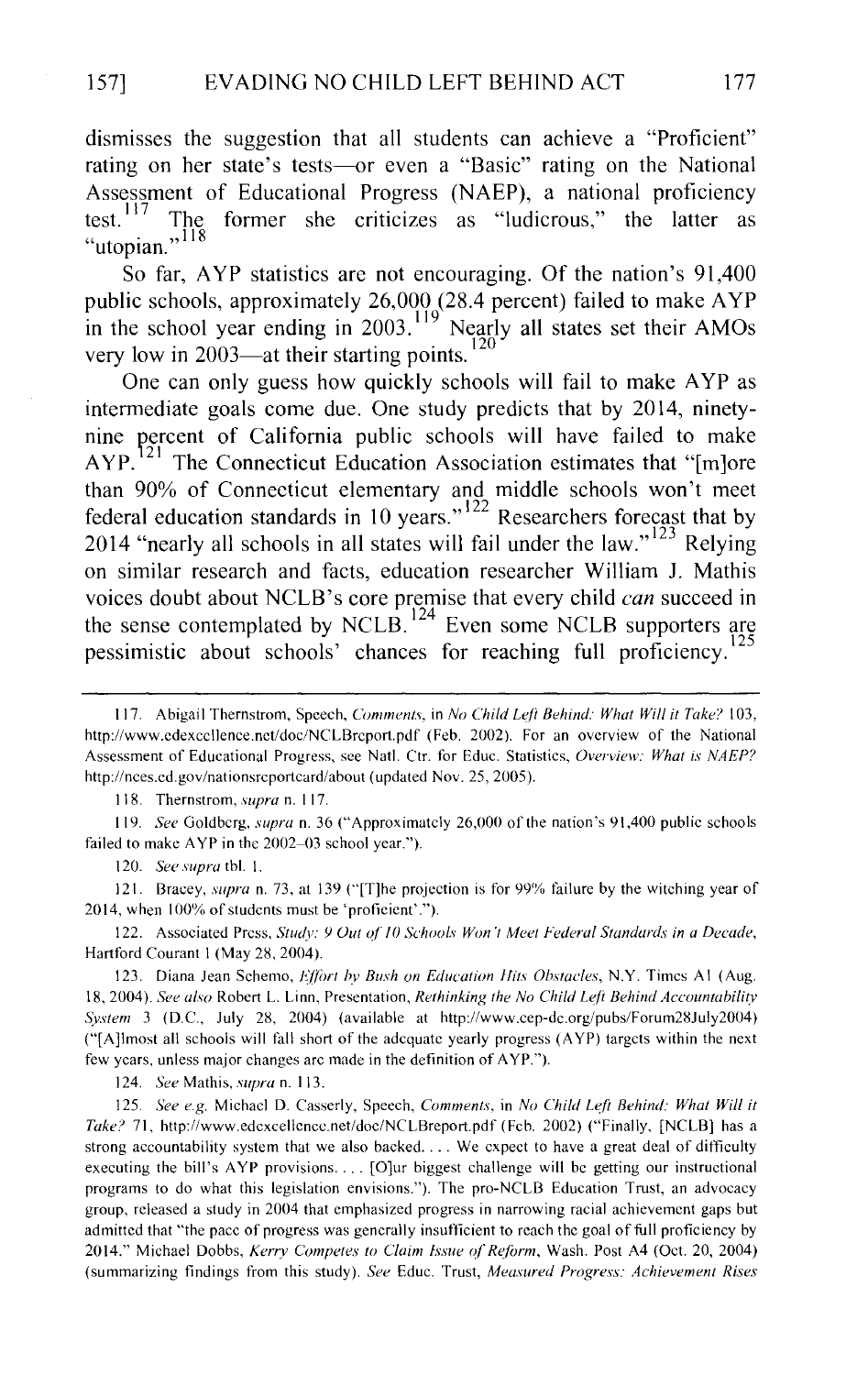criticisms and tried to rebut them with positive anecdotes about a few rmer Education Secretary Rod Paige, however, criticisms and tried to rebut them with positive anecdotes about a few schools that have experienced notable success.  $^{126}$ 

The impossibility of complying with NCLB on the merits, combined with the harshness of its sanctions, generates the pressure motivating states to help their schools evade the Act.

#### C. The Functions of the Balloon Schedule and Other Devices

backloading artificially lowers states' AMOs during the first half of the The Balloon Schedule helps states evade NCLB in two ways. First, ckloading artificially lowers states' AMOs during the first half of the  $\frac{1}{12}$  corresponding to the twenty percent increase in the twenty percent in middle in the twenty percent in  $\frac{1}{28}$  corresponding to the twenty schedule in the twenty schedule in the twenty schedule in the twenty ermediate goal structure of even progress over the Act s timeline, Georgia would have scheduled a twenty percent increase in middle hool reading proficiency by 2008, rather than a thirteen percent rease. The Balloon Schedule thus gives Georgia middle schools and the percent and twenty ven percent cushion.<sup>129</sup>) Due to this cushion, Georgia's mid eading proficiency increases between thirteen percent and twenty reent will artificially achieve  $APP$  in reading in 2008.

Second, if states utilize a Balloon Schedule or similar tactics, they have less of an incentive to adopt other evasion strategies. For instance, the cushion Georgia schools gain by using the Balloon Schedule reduces pressure to further embellish student proficiency.

# Schedule

number of schools making A YP, creating the appearance of school I'm balloon Schedule and the other evasion strategies inflate the number of schools making AYP, creating the appearance of school improvement and NCLB success, for which the federal government (especially the Education Department) may take credit. President George W. Bush and former Education Secretary Rod Paige both lauded NCLB's supposed "success" during the 2004 presidential election

http:/ /www2 .edtrust.org/edtrust/images/MeasurcdProgress.doc . pdf (Oct. 2004).

<sup>126.</sup> **See E.g.** *Slowly* **Capital Paige, Secretary Paige, Slowly** 1-8, and http://www2.edtrust.org/edtrust/images/MeasuredProgress.doc .pdf (Oct. 2004).

<sup>126.</sup> See e.g. Rod Paige, Speech, Remarks of Secretary Paige  $\P$  24-26 (The Educ. Writers Assoc. 2002 Annual Seminar, Apr. 27, 2002) (available at http://www.ed.gov/news/speeches/2002/ 04/20020427.html).

<sup>127.</sup> Such inflation is "artificial" to the extent that something other than genuine student improvement causes it, and such improvement is over and above what the state would accomplish while complying with the Act (i.e., by not using a Balloon Schedule).

<sup>128.</sup> See supra tbl. 1.

<sup>129.</sup> The seven percent cushion is relative to a stair-step intermediate goal structure.

<sup>130.</sup> On the meaning of "artificial" as used here, see supra note 127 and accompanying text.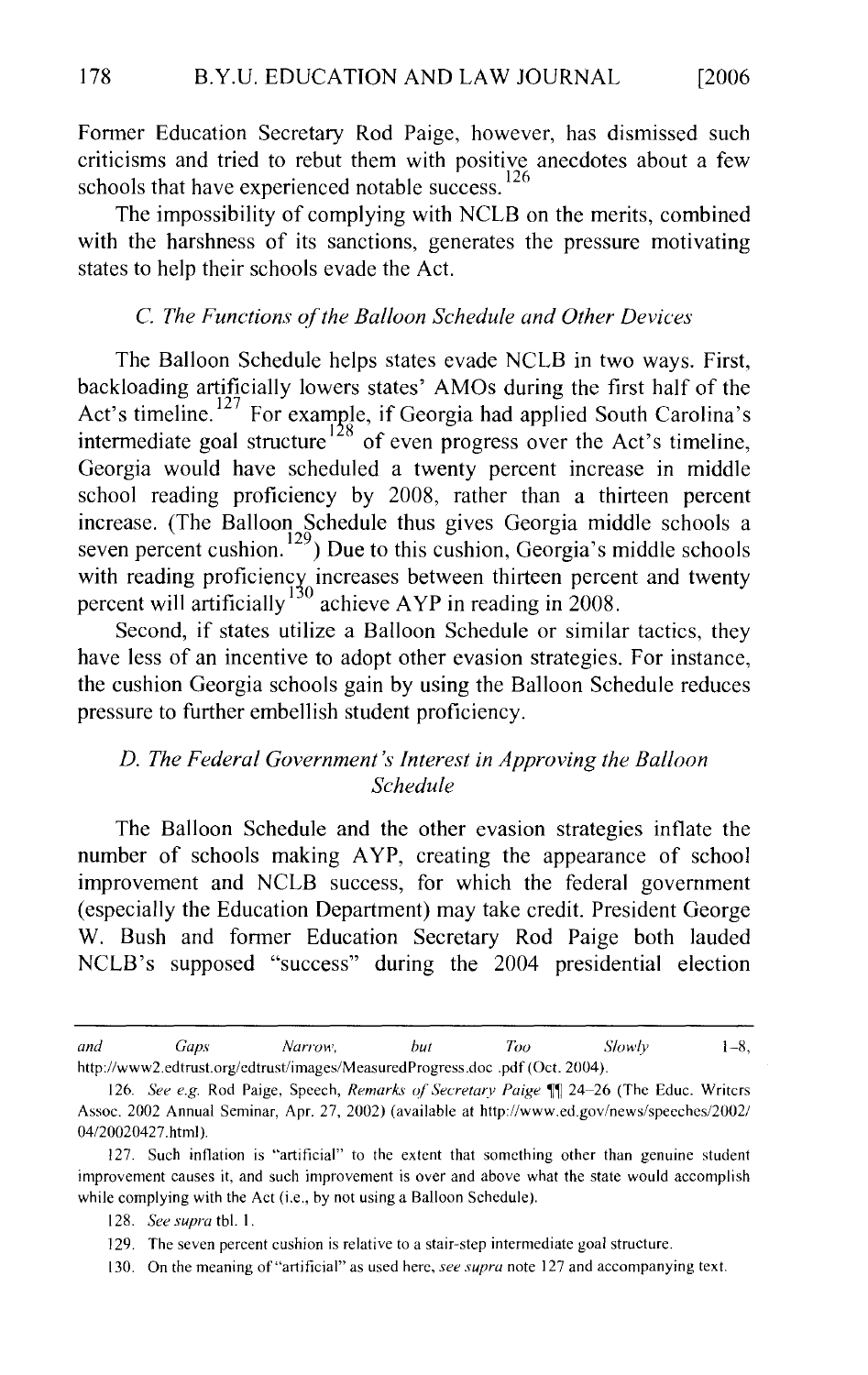season.<sup>131</sup> For example, former Secretary Paige's address at the 2004 Republican National Convention urged voters to reelect President Bush on the basis of NCLB's proven results: "Ladies and gentlemen, No Child Left Behind is working.... Only one candidate has created an education system worthy of a great nation: President George W. Bush."<sup>132</sup> This logic, however, cuts in both directions. Without ostensible successes in education, NCLB will look like a failure, and the federal government will absorb the blame. The Balloon Schedule and other evasion devices help ensure that NCLB redounds to the government's credit.<sup>133</sup>

President Bush and former Education Secretary Rod Paige have taken much credit for ostensible improvement in schools since the Act's passage.<sup>134</sup> Bush Administration officials typically have claimed success by saying that test scores have gone up. 5 Both President Bush and former Secretary Paige point to improved math scores of fourth- and eighth-graders from 2000 to 2003 on a nationwide proficiency test,  $^{136}$ <br>the NAEP.<sup>137</sup> Similarly, Paige's successor. Secretary Margaret Similarly, Paige's successor, Secretary Margaret Spellings, attributed gains in reading on the NAEP among nine-year-olds between 1999 and 2004 to NCLB.  $138$  On the other hand, there was no

132. Rod Paige, Speech, *Remarks by Education Secretary Rod Paige* <sup>11</sup> 20, 27 (Republican National Convention, Aug. 31, 2004) [hereinafter Paige, Republican National Convention] (available at http://www. washingtonpost.com/wp-dyn/articles/ A50460-2004Aug31.html).

133. C{: Anne C. Lewis, *States Feel the Crunch of' NCLB,* 86 Phi Delta Kappan 339 (Jan. 2005).

134. *See infra* nn. 131-158, and accompanying text.

135. *See* George W. Bush, Speech, *President's Remarks in New Mexico* 140 (Alamogordo, N.M., Oct. 24, 2004), in White House Press Releases & Documents (available at 2004 WLNR 3336295) ("We passed the No Child Left Behind Act, which is bringing high standards to our classrooms .... We're seeing great progress across this country. Math and reading scores are on the rise."); Paige, Republican National Convention, *supra* n. 132, at  $\P$  20-21 ("No Child Left Behind is working .... All across America, test scores are rising; students arc learning; the achievement gap is closing."). *See also* Bush, *Remark\· at Victory Rallv, supra* n. 131.

136. Bush, *The Essential Work ofDemocracv, supra* n. 26; Rod Paige, Speech, *Paige Kicks* OfT *Annual Celebration oj'Historically Black Colleges and* Universities~ 18 (Sept. 13, 2004) (available at http://www.ed.gov/news/speeches/2004/09/09132004.html).

137. Recall that NAEP stands for "National Assessment of Educational Progress." *See supra* n. 117.

138. *See* U.S. Dept. Educ., *Spellings Hails New National Report Card Results,* http://www .ed.gov/news/pressreleases/2005/07/07142005.html (July 14, 2005) ("Today's Report Card is proof that No Child Left Behind is working-it is helping to raise the achievement of young students of every race and from every type of family background. . . More than half of the progress in reading for 9-year olds during the Report Card's entire history has been made in the last five years. It is not a

<sup>131.</sup> *See e.g.* George W. Bush, Speech, *Remarks by the President at Victory 2004 Rally* (Oshkosh, Wis., Oct. 15, 2004), in White House Press Releases and Documents (available at 2004 WL 2558203) [hereinafter Bush, *Remarks at Victory Rally*] ("The No Child Left Behind Act is working."); Erik W. Robelen, *Paige: It's Not Too Early to Call School Law a Success*, 24 Educ. Week 23 (Oct. 6, 2004) (available at 2004 WL 63594841) ("Rod Paige is declaring the No Child Left Behind Act a success.").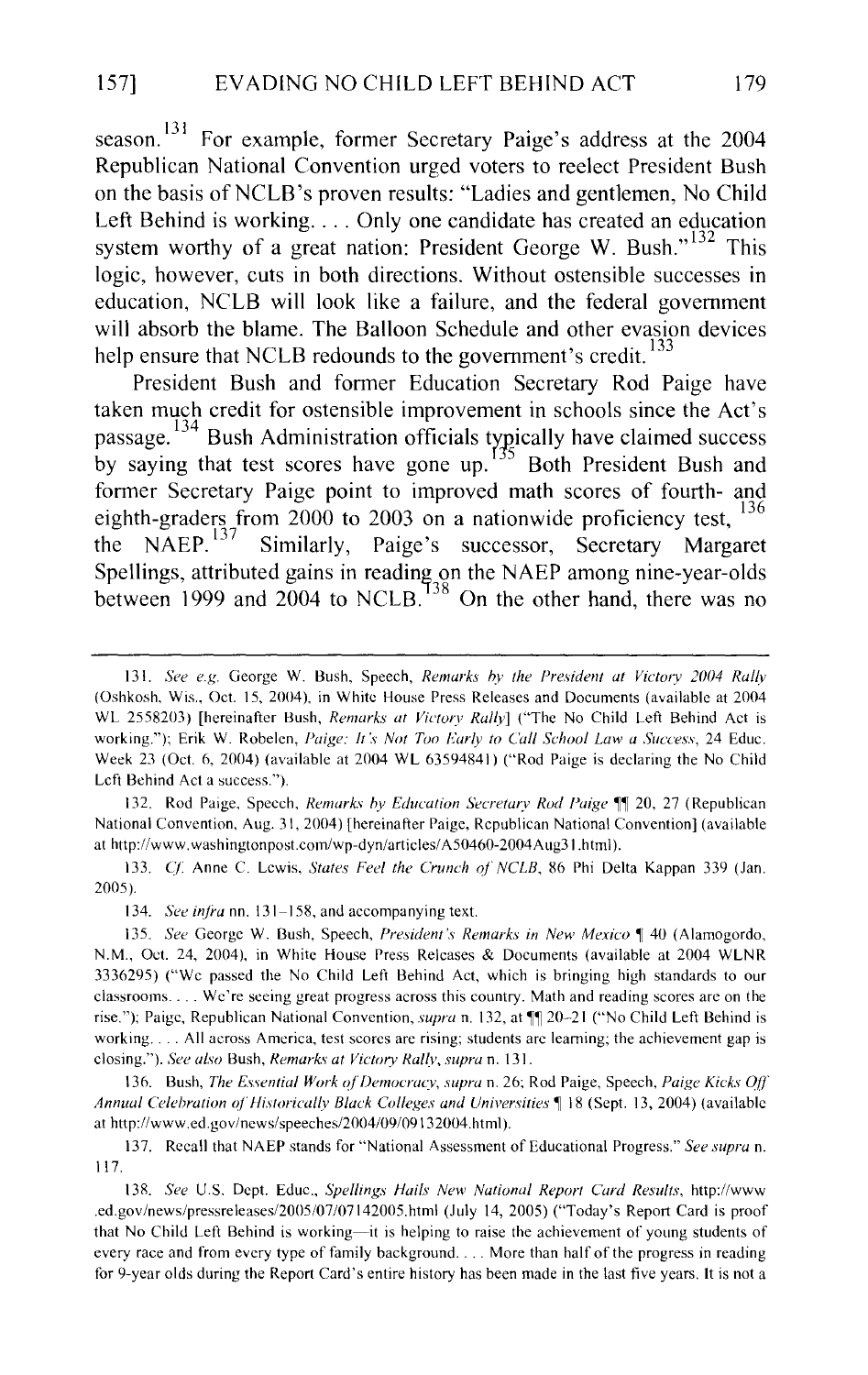scores of thirteen-year-o1ds and seventeen-year-olds over the same tatistically significant improvement in the average scaled NAEP reading scores of thirteen-year-olds and seventeen-year-olds over the same period (1999–2004).  $139$  Since NCLB's definition of AYP pivots not on the NAEP<sup> $140$ </sup> but on state tests,  $141$  it is unclear whether NAEP proficiency gains are related to the Act. Nonetheless, any increases in NAEP scores are a good thing and may be at least partially attributable to implementation of the Act. mplementation of the Act.

In other claims of success, the federal government has sought to take redit for some states artificially inflated progress. Federal officials brag about the reduction in the number of schools failing to make adequate yearly progress (AYP) in 2004 in most states, forgetting to mention that changes in regulations are more responsible for the assumed improvement than any increase in the capacity of states and schools to significantly improve student learning."<sup>143</sup>

As the 2004 presidential election season grew more intense, the White House issued a detailed September press release publicizing NCLB's supposed successes. Some of these claimed successes have  $m$  and  $m$  been in trated by state evasion strategies. For example, the press release noted that in Maryland the "percentage of African-American third graders scoring in the proficient range on state tests in reading increased 16 points in one year," and noted similar progress for Maryland's Hispanic fifth-graders. President Bush similarly highlighted these figures.<sup>147</sup> Maryland, however, made its tests easier to

139. *See* Nat!. Ctr. Educ. Statistics, *National Trends in Reading hy Average Scale Scores,* 

142. On the meaning of "artificial" as used here, *see supra* note 127 and accompanying text.

146. See supra n. 144.

coincidence that progress accelerated so dramatically during this time period.").

<sup>139.</sup> See Natl. Ctr. Educ. Statistics, National Trends in Reading by Average Scale Scores, http:// nces.ed.gov/nationsreportcard/ltt/results2004/nat-reading-scalescore.asp (last updated July 6, 2005). ("Thirteen-year-olds. The average score in 2004 was higher than the average score in 1971, but no difference from the average score in 1999 was found.") ("Seventeen-year-olds. There was no statistically significant difference between average scores in 1999 and 2004").

<sup>140.</sup> See Linn, supra n. 123 ("[T]he use of state-level NAEP results are not specified in the law  $\dots$  ").

<sup>141.</sup> The President and former Secretary Paige also do not claim that this progress was fast enough to result in full proficiency by 2014. In fact, this progress is much too slow.

<sup>143.</sup> Lewis, supra n. 133.

<sup>145.</sup> *See* George W. Bush. *Education: The Promise of America.* 8 3. http://www.whitehouse.gov/news/releases/2004/09/20040926.html#3 (Sept. 26, 2004).

<sup>145.</sup> See supra n. 143 and accompanying text; infra nn. 148-158 and accompanying text. Perhaps some of these supposed successes present some genuine student improvement, and the Act may have facilitated some gains. Nevertheless, some of these supposed signs of success are artificial.

<sup>147.</sup> See Bush, The Essential Work of Democracy, supra n. 26 ("In Maryland, the percentage of African American third-graders who are reading proficiently increased 16 percentage points in one year. The percentage of Hispanic fifth-graders achieving proficiency in math increased nearly 10 percentage points. And 25 schools exited school improvement status this year after meeting their performance objectives.").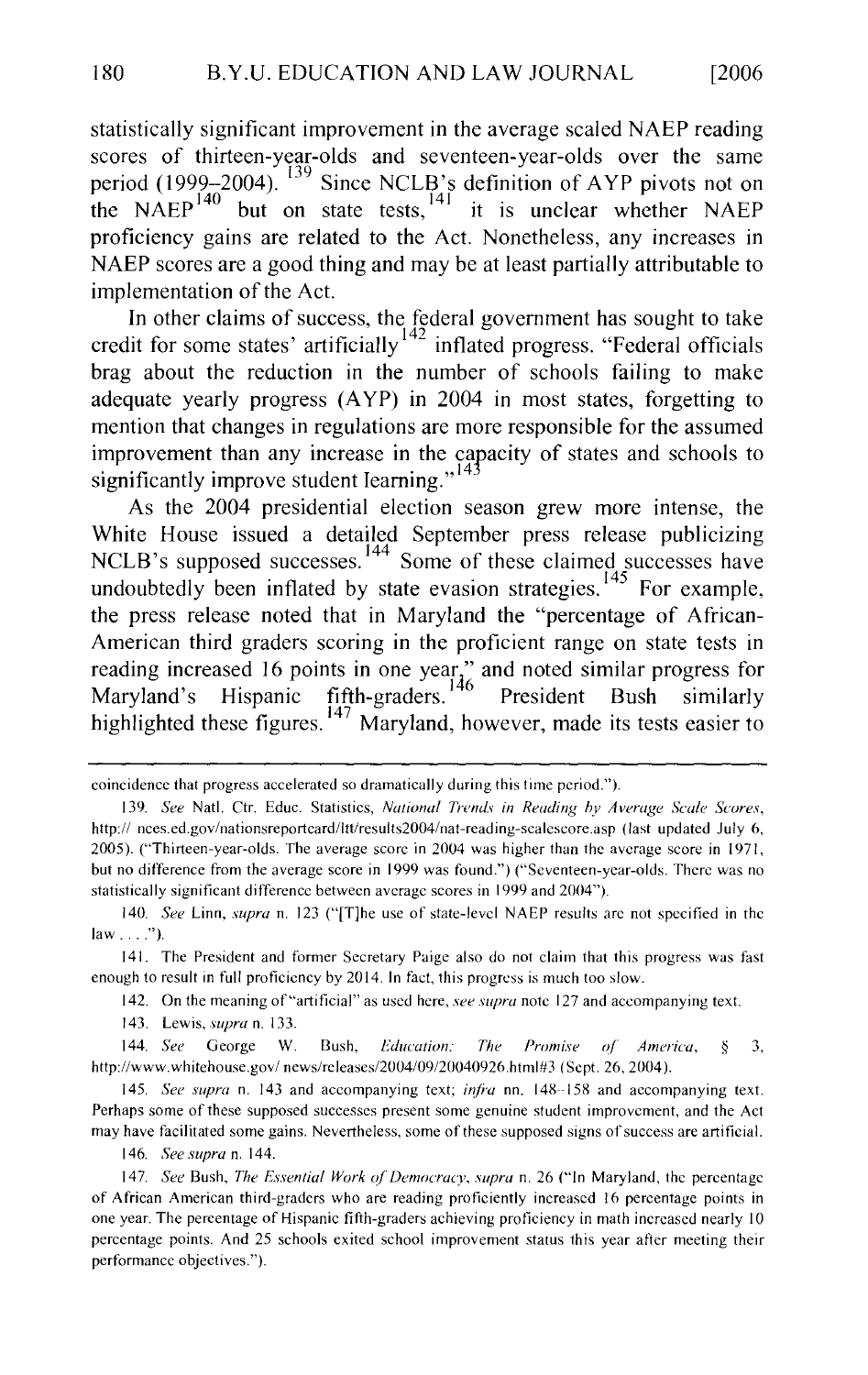pass for 2004, 148 and thus some of Maryland's improvement should be attributed to its easier tests.

The White House press release similarly pointed to North Carolina's increase in the percentage of schools achieving AYP, from forty-seven percent in 2003 to seventy percent in 2004.<sup>149</sup> At least some of these gains, however, derive from North Carolina's use of a confidence interval to calculate A YP. If North Carolina had used its confidence interval to calculate AYP in 2003, "about 200 more schools would have hit the [AYP] mark, raising the state's success rate from 47 percent to 57 percent." 150 The statistical legerdemain for 2004 has turned out to be stunningly higher than fifty-seven percent; a startlingly high seventy percent of North Carolina's schools achieved A YP, partially due to its use of a confidence interval.  $15$ 

The press release also cites similar improvement in 2004 in Pennsylvania, a state that, like North Carolina, adopted a confidence interval in 2004. 152 Pennsylvania saw a nineteen percent increase in the proportion of schools making A YP in 2004 (from sixty-two to eighty-one  $\frac{153}{153}$  But sixteen percent of this nineteen percent improvement occurred "because of the addition of a confidence interval."<sup>154</sup> In other words, eighty-four percent of increase in the proportion of Pennsylvania schools that made A YP in 2004 derived from the use of a confidence interval to calculate A YP. Pennsylvania has also adopted a Balloon Schedule<sup>155</sup> which artificially<sup>156</sup> lowers its early AMOs. The press release points to the AYP-related progress of eight other states.<sup>157</sup> But half of them (California, Delaware, Georgia, and Wisconsin) adopted the Balloon Schedule and therefore currently have artificially low goals.<sup>158</sup>

149. *See supra* n. 144.

152. *See* Pa. Dept. Educ., *Adequate Yearly Progress 20113-114 Changes,*  http://www.pde.state.pa .us/pas/cwp/view.asp?a=3&q=104800 (accessed Feb. 13, 2005).

I 53. *See* Olson, *supra* n. 151.

!54. */d.* (quoting state director for assessment and accountability Carina Wong).

155. *See supra* tbl. I.

I 56. On the meaning of"artificial" as used here, *see supra* note 127 and accompanying text.

I 57. *See supra* n. 144.

I 58. *See supra* table I for the AMO schedules of California, Delaware, Georgia, and Wisconsin. West Virginia's 2003 Accountability Workbook lacked sufficient information to

<sup>148.</sup> *See infra* nn. 187-188 and accompanying text (observing that Maryland's 2004 test scores may show illusory gains in proficiency because the state lowered its testing standards).

I 50. Ann Doss Helms, *Many More Schools Expected to Meet Goals; But Those That Fail Must Let Students Transfer Out, Charlotte Observer IB (July 19, 2004).* 

I 5 I *See* Emily S. Achenbaum, *Union County Schools Show Improvement,* Charlotte Observer 6U (July 22, 2004); Lynn Olson, *Data Show Schools Making Progress on Federal Goals,* 24 Educ. Week (Sept. 8, 2004) ("In North Carolina, 70 percent of schools met all federal A YP goals in 2003- 04, up from 47 percent in 2002-03. That difference can be traced in part to the federal government's giving the state permission to use a 'confidence interval' . . .").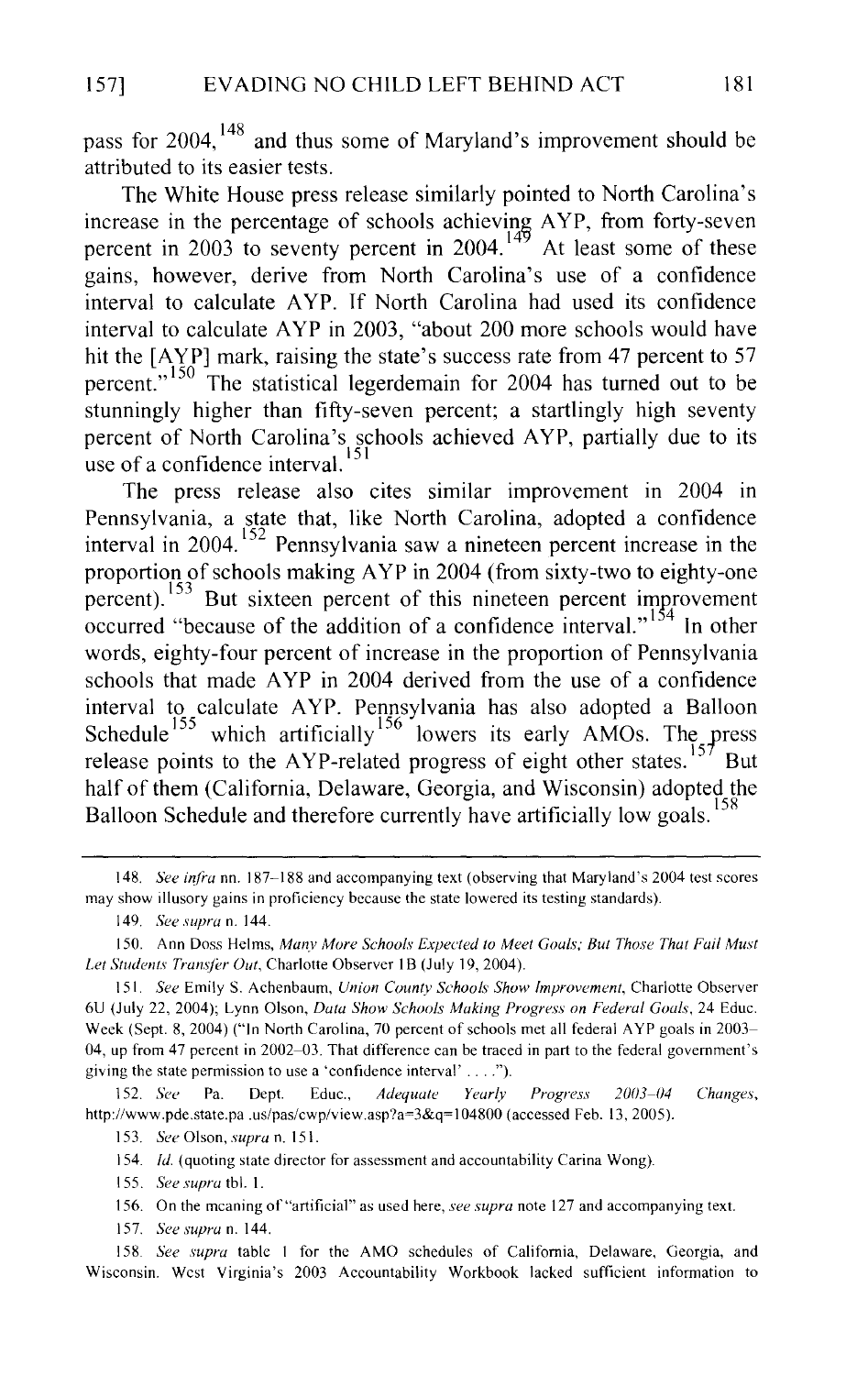where it claims as success, taking even this kind of credit will be considered the credit will be considered will be considered as  $\alpha$ Although the Education Department has of necessity been modest in what it claims as success, taking even this kind of credit will be precarious when a larger share of schools fails to make AYP.<sup>159</sup> The federal government's interest in evasion strategies can be expected to grow stronger in the future when intermediate goals come due and further embellishment of AYP results is needed to prove that NCLB is "working."

#### **III. IN DEFENSE OF THE BALLOON SCHEDULE**

#### A. NCLB Gives States the Right to Define Proficiency Down

 $t_{\rm max}$  is comes to the Act. When it comes to the twelve-year timeline, the I  $0$  $\mu$  percent proficiency grade equivalently standards is out of the Act is rulethe rest of the Act. When it comes to the twelve-year timeline, the 100 percent proficiency goal, and its sanctions, the Act is rule-like. But regarding the substance of state educational standards, the Act imposes few or no constraints.<sup>160</sup> Noted education law expert Professor James E. Ryan has called this inconsistency "regulatory stringency and laxity,"<sup>161</sup> and has observed that it "could well prove disastrous. It will encourage states to lower their standards, make their tests easier, or lower the scores needed to be deemed proficient." $162$ 

NCLB includes two sets of educational standards: content standards and performance standards. "Content standards define the skills and knowledge that all students are expected to obtain and be able to demonstrate while performance standards define proficiency levels for skills and knowledge."<sup>163</sup> NCLB gives states the right to change, at any time, either or both sets of standards.<sup>164</sup> "Nothing in this part," says the Act, "shall prohibit a State from revising, consistent with this section,

159. *Sec supra* sec. 11.8 (noting that most schools will eventually fail to make A YP).

categorize its AMO schedule as either a Balloon Schedule or not.

163. See Duran, *supra* n. 25, at 81.

categorize its AMO schedule as either a Balloon Schedule or not.

<sup>159.</sup> See supra sec. II.B (noting that most schools will eventually fail to make AYP).

<sup>160.</sup> See 20 U.S.C. § 6311(b)(1)(D) (providing that "Standards under this paragraph shall include—(i) challenging academic content standards in academic subjects that— $(I)$  specify what children are expected to know and be able to do; (II) contain coherent and rigorous content; and (III) encourage the teaching of advanced skills; and (ii) challenging student academic achievement standards that  $-$ (1) are aligned with the State's academic content standards; (II) describe two levels of high achievement (proficient and advanced) that determine how well children are mastering the material in the State academic content standards; and (III) describe a third level of achievement (basic) to provide complete information about the progress of the lower-achieving children toward mastering the proficient and advanced levels of achievement"). This provision in the Act in no way limits states' authority to change or set their standards as they see fit.

<sup>161.</sup> Ryan. *supra* n. 25, at 944.

 $162.$  Id.

<sup>164.</sup> See 20 U.S.C. § 6311(b)(1)(A)–(D).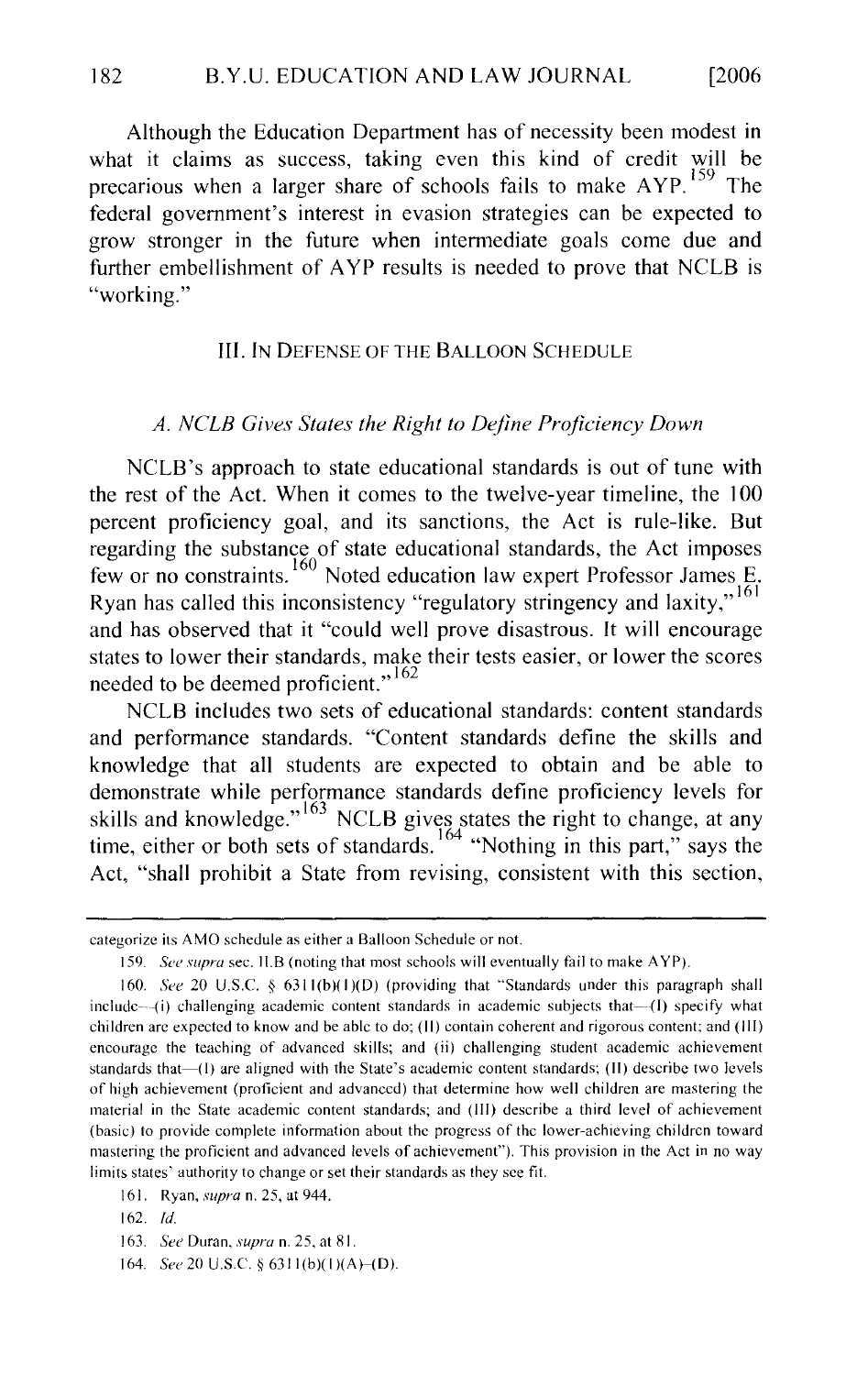any" educational standard relevant to NCLB.<sup>165</sup> The Act makes it illegal for the Education Department to require states to even *submit* their standards for review.<sup>166</sup>

If the Education Department wishes to prevent states from evading NCLB by defining proficiency down, it may not do so by diktat. Instead, the Department must induce states to voluntarily refrain from defining proficiency down-by allowing more effective and more benign evasions such as the Balloon Schedule, selection of minimum subgroup sizes, and the use of confidence intervals when determining AYP.

#### *B. E.ffects of Defining Proficiency Down*

Unlike lowering educational standards, the Balloon Schedule, selection of minimum subgroup sizes, and confidence intervals have no obvious effect on educational standards. These three evasions have been created for the sake of NCLB's accountability system.<sup>167</sup> As a result, they mainly manipulate AYP numbers that appear on federal accountability reports.

Defining proficiency down, on the other hand, is comparable to grade inflation and directly lowers educational standards.<sup>168</sup> Grade inflation occurs when average grades rise without a commensurate increase in student performance.  $169$  Defining proficiency down does exactly this: it increases the reward for the same level of performance by lowering the educational standard.<sup>170</sup>

168. *See infra* n. 169 and accompanying text.

170. It is worth noting that grade inflation does not always cause standards to drop-if grade expectations rise at the same rate that average grades do. Instead of educational standards dropping in such a case, the symbols representing the standards (and thus the exact same expectations) would merely *shift upward.* For example, if a college's average grade level rose from "C" to "B," employers' expectations for graduates' grades might also rise from "C" to "B." The symbols representing the grades would have shifted upward, but employers' rising expectations would leave the standard unchanged. Some employers and graduate schools today expect to see "high and relatively undifferentiated grades, and therefore rely on other criteria." Henry Rosovsky & Matthew Hartley, *Evaluation and the Academy: Are We Doing the Right Thing? Grade Inflation and Letters* 

<sup>165.</sup> *ld.* at § 6311(b)(1)(F) ("Nothing in this part shall prohibit a State from revising, consistent with this section, any standard adopted under this part before or after January 8, 2002.").

<sup>166.</sup> *Id.* at § 6311(b)(1)(A) (providing that "a State shall not be required to submit such [academic content] standards to the [Education] Secretary").

<sup>167.</sup> All of these devices are created by provisions in the Act. *See supra* sees. l.D~l.F.

<sup>169.</sup> *See* Robert Birnbaum, *Factors Related to University Grade Inflation,* 48 J. Higher Educ. 519, 522 (1977) ("In the context of grades, inflation can be viewed as a process in which a defined level of academic achievement results in a higher grade than awarded to that level of achievement in the past. In plain language, grade inflation implies that it is now 'easier' to get a high grade in a course than previously."); Perry A. Zirkel, *Grade Inflation: Leadership Opportunity for Schools of Education?*, 101 Teachers College Rec. 247, 247 (1999) ("Grade inflation . . . is a rise in academic grades not accompanied by a commensurate increase in academic achievement.").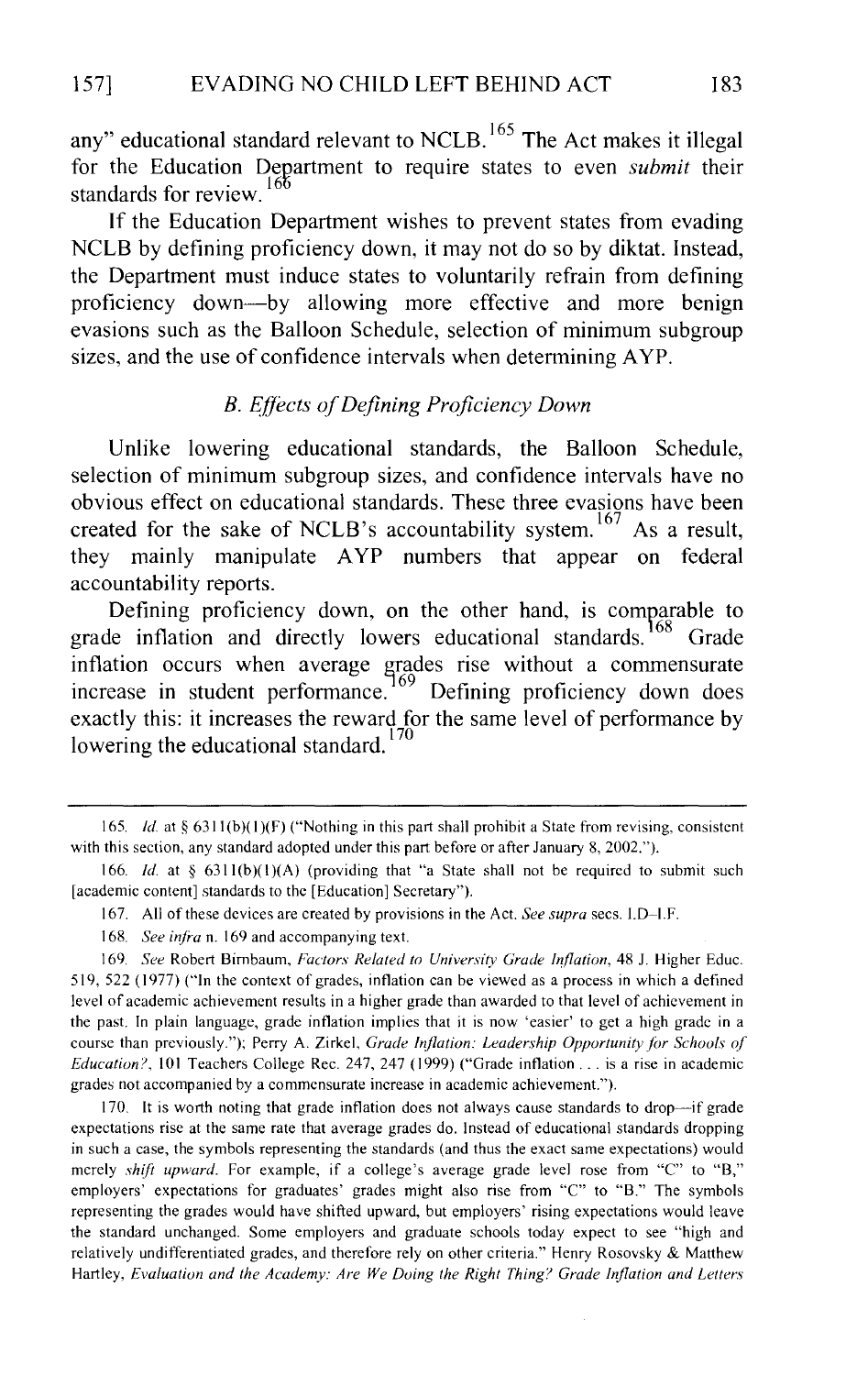When schools lower standards, they discourage higher levels of tudent learning.<sup>171</sup> The predictable result of defining proficiency down will be that students learn less and perform worse.<sup> $172$ </sup> "[W]hen schools through inflated grades promote lowered standards . . . students routinely perform far below their capability, and they know it."  $173$  Students "who are rewarded regardless of their performance eventually lose respect for their teachers and for the subject."<sup>174</sup> Colorado may be a case in point. to Act The Act in the Act is point to the Act in the Act in the Act is point we the this point we the this point is the fourth product to the fourth ending to the fourth of the fourth of the fourth of the fourth of the fou cores on the NAEP<sup> $^{17}$ </sup> have dropped.  $^{170}$ 

The Act's proponents understand this point well. According to the Education Trust, an advocacy group that supports NCLB, setting standards too low "ultimately stunt[s] the academic growth of our young people."<sup>177</sup> President Bush has said of NCLB: "We're challenging what. I call the soft bigotry of low expectations. In other words, if you believe certain children can't learn, they won't. It's just as simple as that. If you've got low expectations . . you'll achieve mediocre results."<sup>178</sup> Former Education Secretary Rod Paige has similarly stated: "If expectations are high, then students will thrive. If expectations are low, then they will come to believe they are hopeless causes and they will

*Personal Well-Being, The Ferns of Grade inflation,* Chron. Figher Educ. Dr (Jan. 0, 1995) actual standards and given gives students and gives students and the theories are achievements and the theories

 $\frac{1}{2}$ . see Christian in Eq. *Personal Well-Being*, 120 Educ. 538 (Spring 2000) ("Grade inflation generally promotes lower academic standards and gives students a distorted view of their academic achievements and abilities." (citations omitted)). *establishing Grades as Indicators of Academic PerjiH<sub>2</sub>* Clearing House 227, 22S (Mar. 22S (Mar. 22S (Mar. 22S (Mar. 22S (Mar. 22S (Mar. 22S (Mar. 22S (Mar. 22S (Mar. 22S (Mar. 22S (Mar. 22S (Mar. 22S (Mar. 22S (Mar. 22S

 $\overline{\phantom{a}}$ 

to rank *supra* fin, 117, for any accompanying lext *(discussing the NAET*).

176. Susan Saulny, State to State: Varied Ideas of 'Proficient', N.Y. Times B8 (Jan. 19, 2005) ("Colorado's proficiency rate fell to 37 percent on the national test, but that score was high enough to rank fifth in the nation."). Of course, this fact alone does not prove that Colorado's lowering of standards caused the entire drop, but the drop is consistent with the theory that defining proficiency down lowers student achievement.

177. Educ. Trust, *Stalled in Secondary: A Look at Student Achievement Since the No Child Left* Behind Act 2, http://www2.edtrust.org/NR/rdonlyrcs/77670E50-188F-4AA8-8729-555115389E18/0/ StalledInSecondary.pdf (accessed Jan. 23, 2005).

178. Bush, Remarks, supra n. 27.

179. Matthews, supra n. 27.

<sup>&</sup>quot;proficient" label's value is fixed by law. Expectations cannot rise to match lowering standards recommendation  $12$  (Acad. of Arts & Sciences, 2002). Or course, defining proficiency down to purposes of NCLB cannot fit into this relatively benign category of grade inflation because the "proficient" label's value is fixed by law. Expectations cannot risc to match lowering standards unless NCLB is amended somehow. To be sure, states would want to define proficiency down only if it lowered standards, or doing so would not help evade NCLB. 172. *See* Clifford H. Edwards, *Grade Inflation:* Till! *lojfi!Cts on Educational Qua/ill' and* 

<sup>175.</sup> See superstanding a *Earthcace Balles, the more imapping for Studie* establishing Grades as Indicators of Academic Performance, 74 Clearing House 227, 228 (Mar. 2001). ( $\frac{1}{\sqrt{2}}$  profiles profiles to 37 percent on the national test, but that score was high enough enough enough enough enough enough enough enough enough enough enough enough enough enough enough enough enough enough eno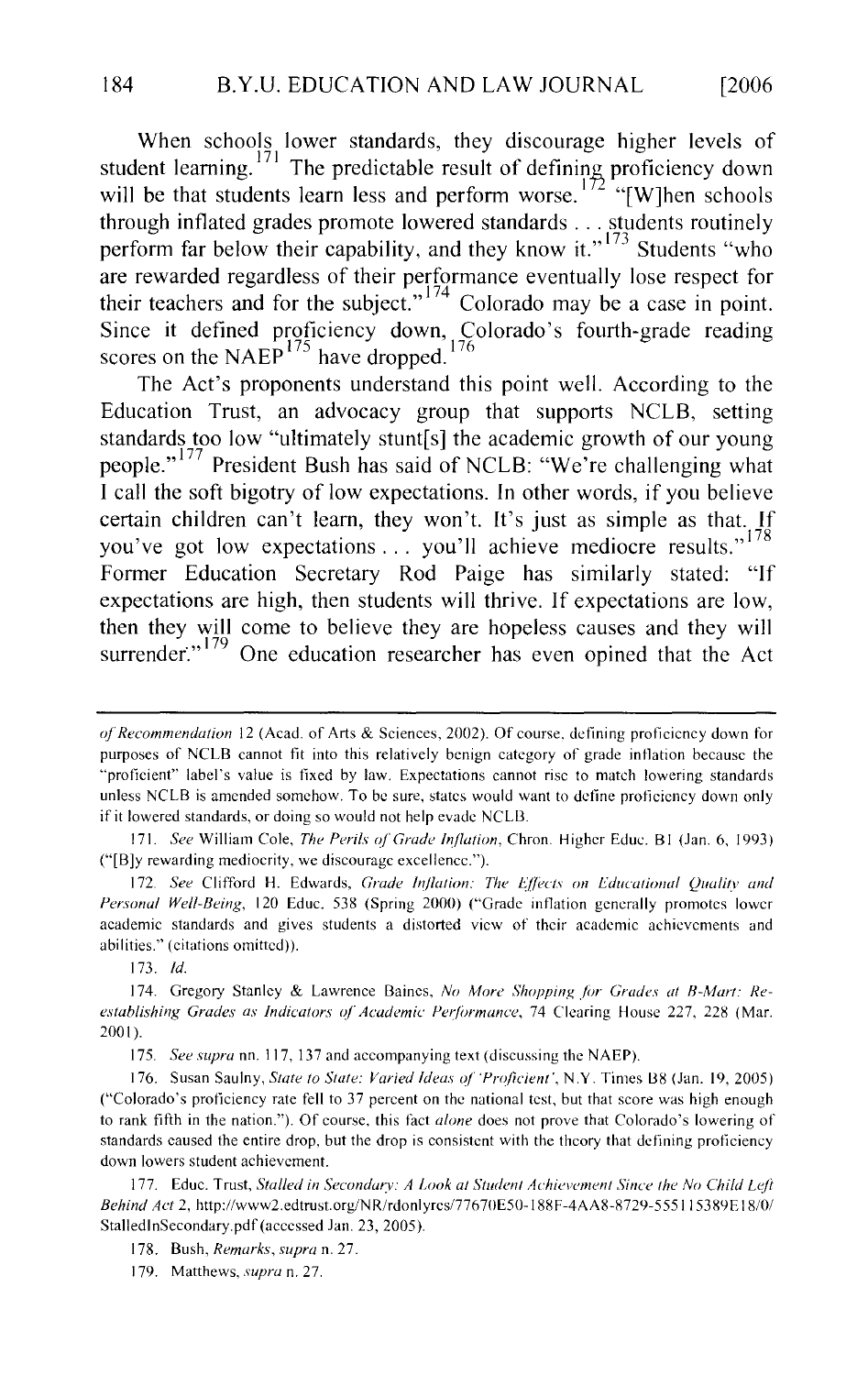might never have been needed but for rampant grade inflation.<sup>180</sup>

#### C. *Banning the Balloon Schedule Would Encourage States to Define Proficiency Down*

If the Balloon Schedule and its cousins were banned, states would be encouraged to inflate their proficiency results by defining proficiency down.<sup>181</sup> The "pressures to comply" with NCLB have already caused some states to "ease their standards for what it means to be 'proficient' in reading and math."<sup>182</sup> For example, Colorado, Connecticut, Louisiana, Maryland, Texas, Utah, and Washington have made it easier for their students to test proficiently.<sup>183</sup> A Utah school curriculum director has said that she cannot be sure how much of her school's statistical improvement in 2004 derived from the state's lower "cut" scores.<sup>184</sup> Washington State estimates that four to nine percent more of its seventhgraders will test proficiently in reading and math in the coming year, as a result of a lower "cut" score on its test.  $185$  An assistant superintendent candidly remarked of this change: "The results are going to *look like* they have improved."<sup>186</sup> Maryland also "set easier passing standards [for its] tests] so that double the percentage of students were deemed 'proficient' under the new state tests than were deemed so under the old tests."<sup>187</sup> According to one editorial writer's assessment of Maryland's higher scores in 2004, '"improvements' in test scores may be largely an

<sup>180.</sup> See John Stone, *Leaving Children Behind; Grade Inflation a Growing Problem*, Wash. Times A 19 (Aug. 31, 2004).

<sup>181.</sup> *See* Marion et al., *supra* n. 86, at 13; Sam Dillon, *Playing the Standards Game,* N.Y. Times 2 (May 25, 2003); Sam Dillon, *States Are Relaxing Education Standards to Avoid Sanctions from Federal Law,* N.Y. Times A29 (May 22, 2003); David J. Hoff, *States Revise the Meaning ol 'Proficient',* Educ. Week, I (Oct. 9, 2002); Erpcnbach eta!., *supra* n. 30, at 7; *No Child Act Leaves Many in Perplexity,* Lincoln J. Star (Lincoln, Ncb.) (Dec. 3, 2003), (available at http://www.journalstar.com/ articles/2003/12/03/cditorial,\_main\_ljs/10041623.txt) (quoting former U.S. Education Secretary Rod Paige: "Unfortunately, some states have lowered the bar of expectations to hide the performance of their schools."); Gary W. Ritter & Christopher J. Lucas, *Puzzled States,* 3 Educ. Next 54, 60 (2003). *See* Matthew H. Joseph, ... *And in Marvland,* Wash. Post B8 (Aug. 1, 2004); Linda Shaw, *Panel Lowers Bar for Passing Parts of WASL*, Seattle Times B2 (May 11, 2004).

<sup>182.</sup> Marion et al., *supra* n. 86, at 13 (internal quotation marks omitted).

<sup>183.</sup> *See* Joseph, *supra* n. 181 (Maryland); Ronnie Lynn, *2 Jordan Schools Fail Feds' Test; District Must Pay to Transport Students Who Transfer*, Salt Lake Trib. C1 (Nov. 1, 2004); Ryan, *supra* n. 25, at 947-48; David Wickert, *WASL Tweaks Bring Standards within Reach; Scoring Changes: Schools to Get Higher Marks, Even if Students Don't, Morn. News Trib. (Tacoma, Wash.)* AI (Oct. 21, 2004).

<sup>184.</sup> Lynn, *supra* n. 183.

<sup>185.</sup> Wickert, *supra* n. 183.

<sup>186.</sup> *!d* (emphasis added).

<sup>187.</sup> Joseph, *supra* n. 181.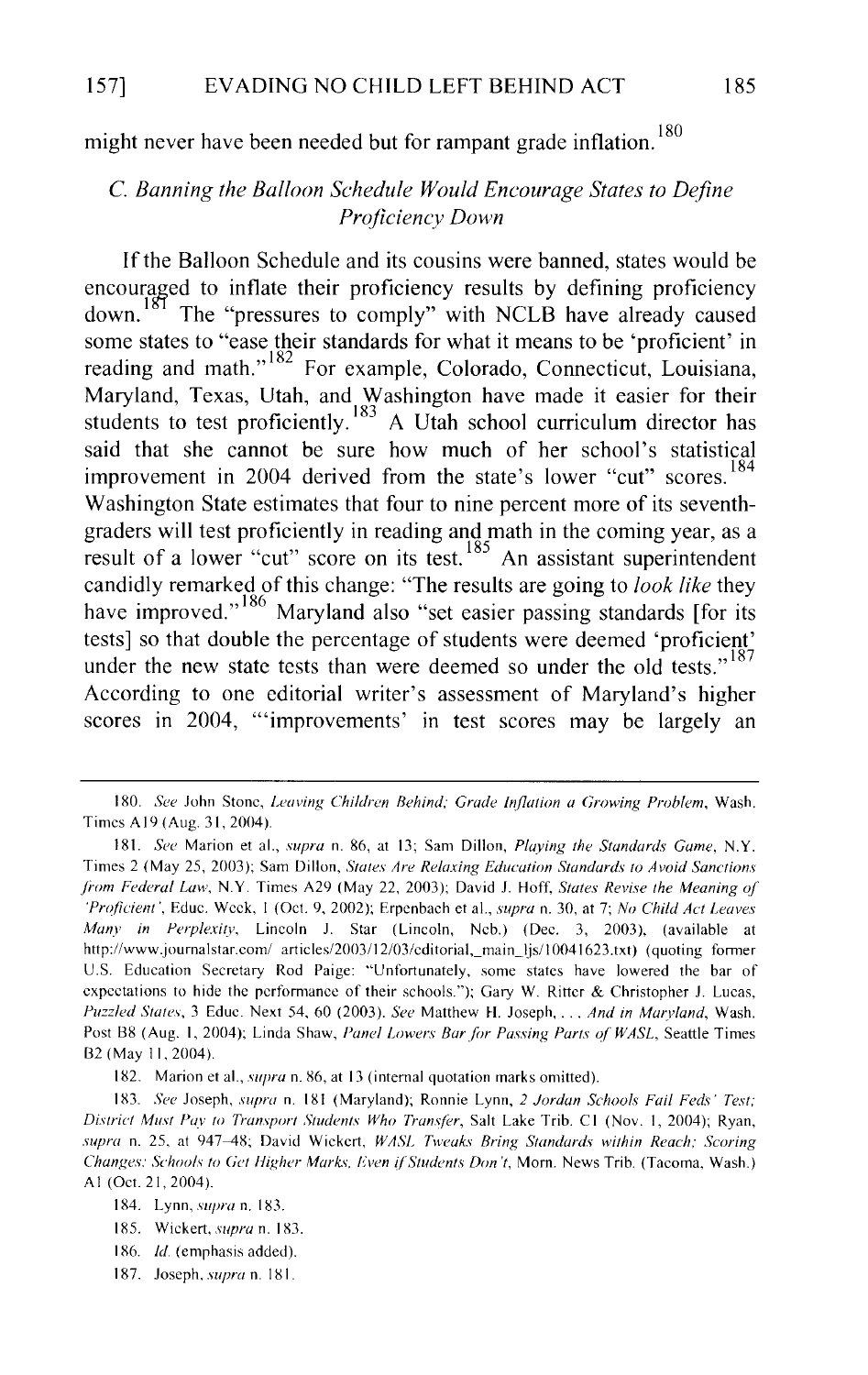$\cdot$ , 188

 $\frac{1}{2}$  and  $\frac{1}{2}$  due to the Education Department's Department's Department's Department's Department's Department's Department of  $\frac{1}{2}$ approximate many effective methods for  $\frac{189}{8}$  numbers, states in the state of intervention and  $\frac{189}{8}$  numbers, states in the state of intervention of the state of the state of the state of the state of the state  $\mu$ moc<sub>l</sub>-seven, to be exact. Due to the Education Depart approval of so many effective methods for inflating AYP numbers, states apparently do not feel a great need to lower their standards so far.

The relatively low number of states defining proficiency may also be partially due to the Act's requirement that some students from every state take the NAEP. The Act provides that each state's accountability workbook must contain assurances that, by the 2002–2003 school year, it will "participate in biennial State academic assessments of 4th and 8th as "the Nation's Report Card" and administered by a sub-unit of the U.S.  $\alpha$  rade reading and mathematics under the NAEP. Popularly known as "the Nation's Report Card" and administered by a sub-unit of the U.S. Department of Education, the NAEP is the "the only nationally representative and continuing assessment of what America's students know and can do in various subject areas."<sup>191</sup>

The NAEP may help encourage states to keep standards high in the following manner: if they lower their standards, states may experience a drop in their students' NAEP performance,  $^{192}$  leading to embarrassment such consequences and *performance*, reading to embarrassment Ind perhaps public criticism of whatever leaders lowered the standards. outh consequences appear to be the *only* incentives supplied by the Act s<sup>193</sup> VAEP requirement, because  $AYP$  does not account for NAEP scores.  $1/3$ The interesting of drops in NAEP scores alone—holding an other  $^{194}$ anabies constant—would have no effect on any school  $S$   $A$  if status. Thus, while it must be acknowledged that the NAEP does provide some incentive, however small, to keep standards high, the Act's accountability system pulls strongly in the opposite direction-and successfully, if the examples of the seven states that have lowered

189. These states are: Colorado, Connecticut, Louisiana, Texas, Utah, Washington, and

Maryland. *See supra* n. 183 and accompanying text. It should be noted that M is so uri seems to be

<sup>189.</sup> These states are: Colorado, Connecticut, Louisiana, Texas, Utah, Washington, and Maryland. See supra n. 183 and accompanying text. It should be noted that Missouri seems to be planning to lower its testing "cut" scores sometime in 2006. See Ltr. from Thomas R. Davis, Pres., Mo. Dept. of Elementary and Secondary Educ., to all Missouri Educators, (Feb. 18, 2004) (available at http://www.dese.state.mo.us/stateboard/letters/2004/02182004.html) ("The stated goal of NCLB is for all children to be proficient in reading and math by 2014. However, the annual testing that is required to measure our progress toward that goal will not be available until 2006. At that time all of Missouri's definitions (such as 'proficiency') will have to be redone to create new cut scores on the annual tests."). The Missouri Board of Education initially declined to lower "cut" scores. See Deann Smith, State School Board Maintains Current Testing Standards, Kansas City Star (Apr. 17, 2003) (available at http://www.kansascity.com/mld/kansascity/news/local/5649270.htm?1c).

<sup>190. 20</sup> U.S.C. § 6311(c)(2).

<sup>191.</sup> Natl. Ctr. for Educ. Statistics, supra n. 117.

<sup>192.</sup> For one possible example of this, see e.g. supra n. 176 and accompanying text.

<sup>193.</sup> The Act nowhere incorporates the NAEP into its definition of AYP. See 20 U.S.C. §  $6311(2)(b)(1)(B)$  (c) (setting forth the definition of "adequate yearly progress").

<sup>194.</sup> See id.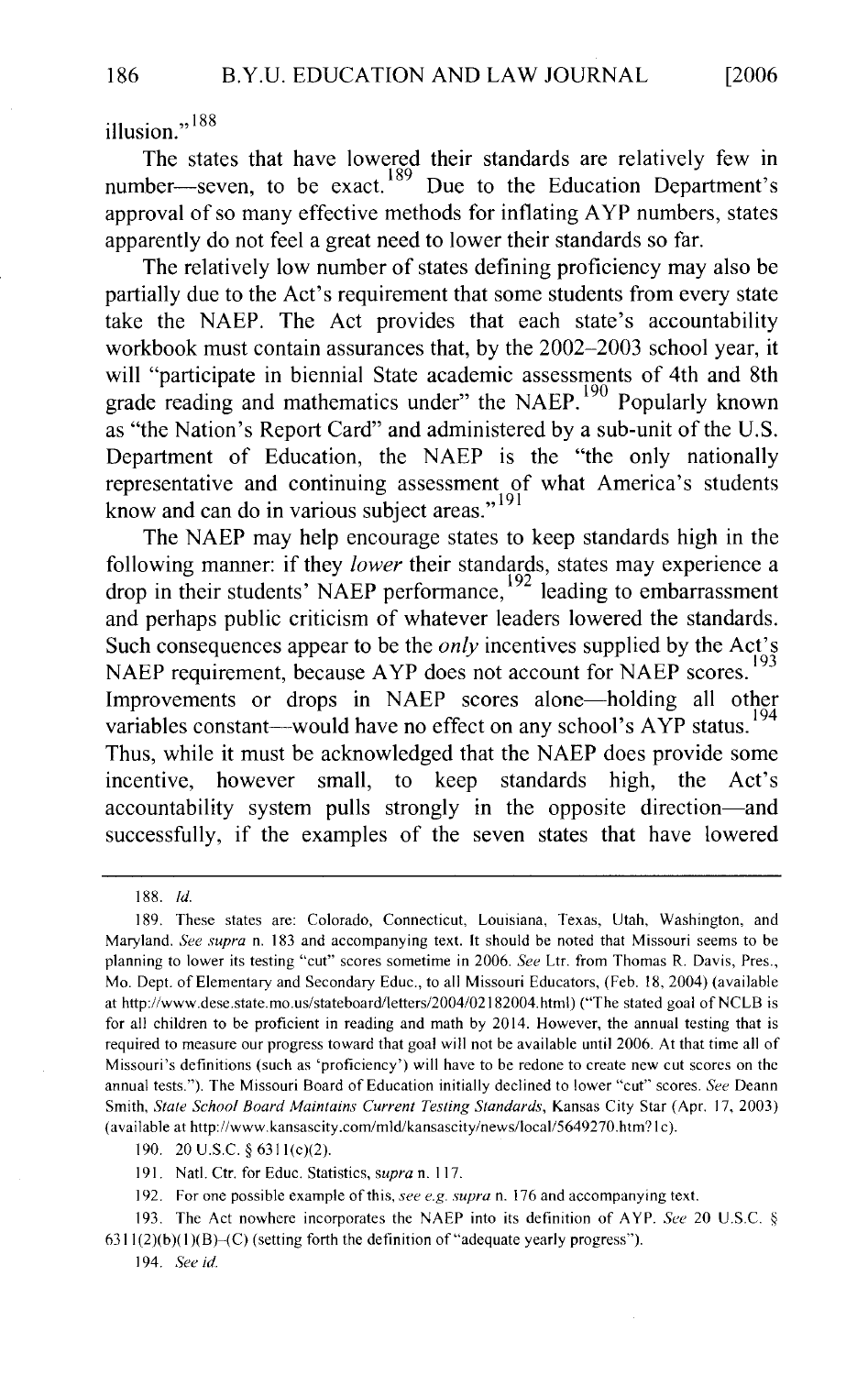standards are any indication.<sup>195</sup> Indeed, as pressure from the Act's accountability system builds, it is easy to imagine states preferring some shame and embarrassment from lower NAEP scores to rising numbers of schools being subject to improvement, corrective action, and schools schools being subject to improvement, corrective<br>restructuring.

Rather than lower education standards, states have thus far much preferred to employ the evasion devices blessed by the Education Department: the Balloon Schedule, selection of minimum subgroup sizes, and confidence intervals. Recall that twenty-two states opted for the Balloon Schedule in their 2003 accountability workbooks.  $\frac{197}{6}$ majority of states use a confidence interval.<sup>196</sup> Over a dozen states have arguably manipulated minimum subgroup sizes, with more considering this tactic.<sup>199</sup> But only two of the states that have lowered educational standards (Louisiana and Texas) also use the Balloon Schedule.<sup>200</sup> It is also telling that, of the thirteen states whose governors announced in ercently 2005 their plans to raise educational standards, ten (seventy-sever percent) are Balloon Schedule Balloon Schedule states.<sup>202</sup>

The pressure to define proficiency down, if these other strategies were eliminated, could be enormous. For schools in Balloon Schedule states, AMOs would immediately jump if the Balloon Schedule were banned. Witness Georgia, a state where middle school reading AMOs for 2006 could soar above currently prescribed levels by as much as seven percent.<sup>203</sup> In North Carolina, Pennsylvania, and other states, confidence intervals have aided hundreds of schools in making  $AYP$ <sup>204</sup> Likewise, without selection of subgroup sizes many schools would fail to make

- 199. *See supra* n. 72 and accompanying text.
- 200. See supra tbl. 1.

201. Robert Pear, Governors of 13 States Plan to Raise Standards in High Schools, N.Y. Times A13 (Feb. 28, 2005) ("The 13 states are Arkansas, Georgia, Indiana, Kentucky, Louisiana, Massachusetts, Michigan, New Jersey, Ohio, Oregon, Pennsylvania, Rhode Island and Texas. Other states are expected to join the coalition in the next few weeks.") Of these, only Arkansas, Kentucky, and Massachusetts are not Balloon Schedule states. See supra tbl. 1. The lists of states cited so far stand out as bizarre in this respect: two of the states whose governors are now calling for higher standards (Louisiana and Texas) are Balloon Schedule states and have already lowered their standards.

204. See supra nn. 150-154 and accompanying text.

<sup>195.</sup> See supra n. 189 and accompanying text.

<sup>196.</sup> For an overview of sanctions such as school improvement, corrective action, and restructuring, see supra section II.A.

<sup>197.</sup> *See supra* tbl. 1.

<sup>198.</sup> *See supra* n. 81 and accompanying text.

<sup>202.</sup> See supra tbl. 1.

<sup>203.</sup> *See supra* n. 129 and accompanying text.